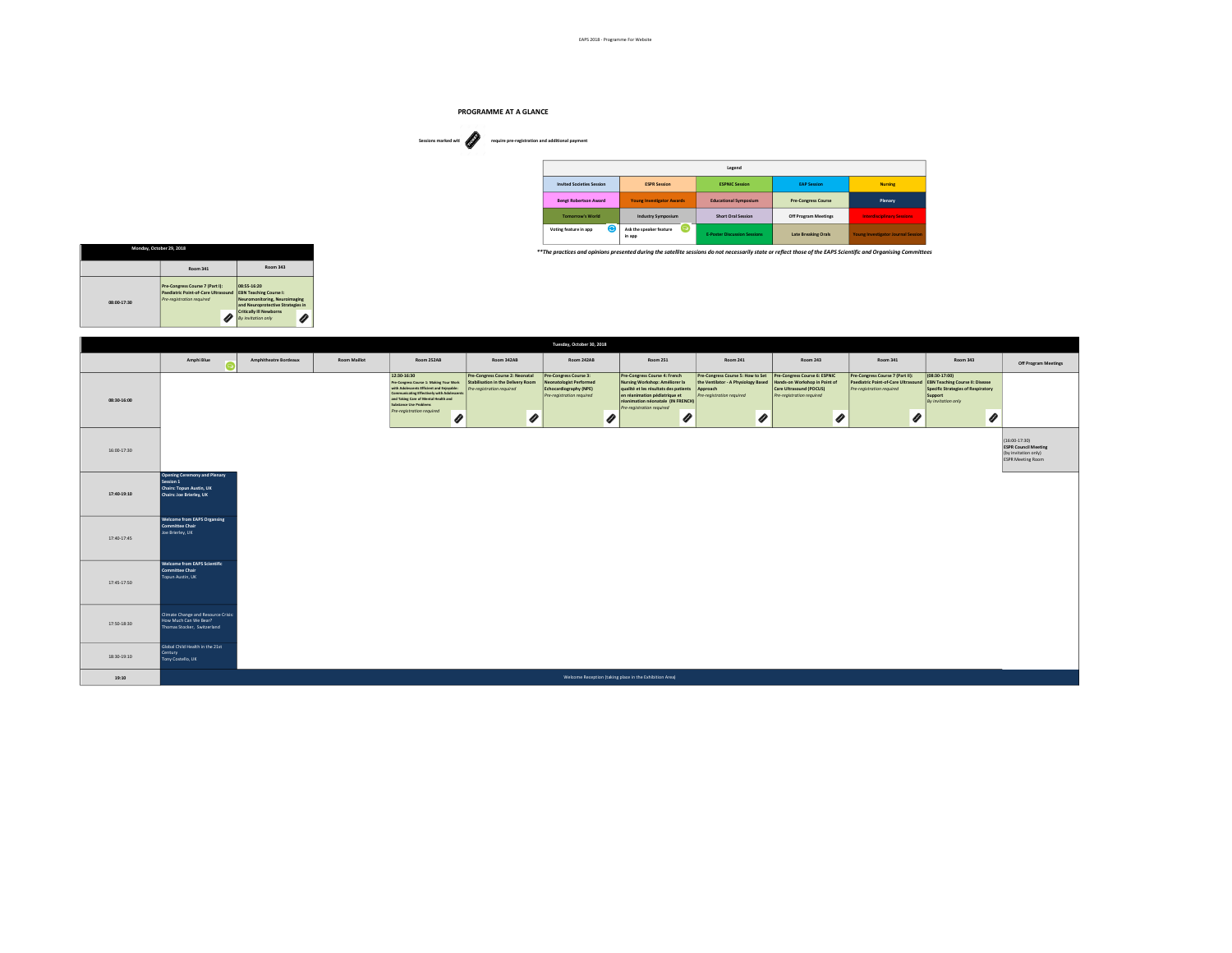|                 | Wednesday, October 31, 2018                                                                                                                                                                                                                                                                                                                                                                                                                                                                                                                                                                                                                                                                                                                                                                         |                                                                                                                                                                                                                             |                                                                                                                                                              |                                                                                                                                                                      |                                                                                                                                                                                  |                                                                                                                                            |                                                                                                                                                                                                                   |                                                                                                                                                                         |                                                                                                                                             |                                                                                                                         |                                                                                                                                                                                                                                                                                 |                      |  |
|-----------------|-----------------------------------------------------------------------------------------------------------------------------------------------------------------------------------------------------------------------------------------------------------------------------------------------------------------------------------------------------------------------------------------------------------------------------------------------------------------------------------------------------------------------------------------------------------------------------------------------------------------------------------------------------------------------------------------------------------------------------------------------------------------------------------------------------|-----------------------------------------------------------------------------------------------------------------------------------------------------------------------------------------------------------------------------|--------------------------------------------------------------------------------------------------------------------------------------------------------------|----------------------------------------------------------------------------------------------------------------------------------------------------------------------|----------------------------------------------------------------------------------------------------------------------------------------------------------------------------------|--------------------------------------------------------------------------------------------------------------------------------------------|-------------------------------------------------------------------------------------------------------------------------------------------------------------------------------------------------------------------|-------------------------------------------------------------------------------------------------------------------------------------------------------------------------|---------------------------------------------------------------------------------------------------------------------------------------------|-------------------------------------------------------------------------------------------------------------------------|---------------------------------------------------------------------------------------------------------------------------------------------------------------------------------------------------------------------------------------------------------------------------------|----------------------|--|
|                 | <b>Amphitheatre Blue</b>                                                                                                                                                                                                                                                                                                                                                                                                                                                                                                                                                                                                                                                                                                                                                                            | <b>Amphitheatre Bordeaux</b>                                                                                                                                                                                                | <b>Room Maillot</b>                                                                                                                                          | <b>Room 252AR</b>                                                                                                                                                    | <b>Room 342AR</b>                                                                                                                                                                | Room 242AR                                                                                                                                 | <b>Room 251</b>                                                                                                                                                                                                   | Room 241                                                                                                                                                                | Room 243                                                                                                                                    | Room 253                                                                                                                | Room 341                                                                                                                                                                                                                                                                        | Off Program Meetings |  |
| 08:00-08:50     | Educational Symposium 01 - ESPR:<br>Neonatal Encephalopathy and<br>Therapeutic Hypothermia:The<br>Impact of the Condition and its<br><b>Treatment on Haemodynamics and</b><br>Myocardial Performance<br>Chairs: Willem de Boode, Netherlands and<br>David van Laere, Belgium                                                                                                                                                                                                                                                                                                                                                                                                                                                                                                                        | <b>Educational Symposium 02 -</b><br><b>ESPNIC: Antimicrobial Stewardship:</b><br>Where Are We Now and Where Are Precision Medicine<br>We Going?<br>Chairs: Lureen Schlapbach, Australia<br>and Martin Stocker, Switzerland | Educational Symposium 03 - ESPR: Educational Symposium 04 -<br>The Genetics, Epigenetics and<br>Chairs: Mieke Kerstjens, Netherlands and<br>Jason Mellad, UK | <b>ESPNIC: Hemodynamics</b><br>Management: State of the Art<br>Chairs: Joris Lemson, Netherlands and<br>ozen Singh, UK                                               | <b>Educational Symposium 05 - EAP:</b><br><b>Allergy</b><br>Chairs: Ana Margarida Neves, Portugal<br>and Robert Ross Russell, UK                                                 | <b>Educational Symposium 6 - EAP:</b><br>matology<br>hairs: Corinne Wyder, Switzerland and<br>enneke Schrier, Netherlands                  | Educational Symposium 07- ESPNIC: Educational Symposium 08- EAP:<br>Paediatric Cardiopulmonary<br>Resucitation<br>Chairs: Joan Sanchez de Toledo, Spain and and Michel Tsimaratos, France<br>Eduardo da Cruz, USA | <b>Nephrology</b><br>Chairs: Peter Hover, Germany                                                                                                                       | <b>How to Organise Structured</b><br><b>Outcome Assessments</b><br>Chairs: Anarna Hoskote, UK and<br>Tom Nakazawa, USA                      | Update on Pharmacology and<br>Pharmacogenetics<br>aiss, Netherlands                                                     | Educational Symposium 09-ESPNIC: Educational Symposium 10 - ESPR: Educational Symposium 11 - ESPNIC<br>Nursing: Surgical PICU and NICU<br>Nursing Post-op Care<br>Chairs: Karel Allegaert, Belgium and Irwin   Chairs: Barbara Gradel, Switzerland and<br>Infstopher Walker, UK |                      |  |
| 08:00-08:25     | <b>Treatment of Circulatory</b><br><b>Disturbances in HIE Neonates</b><br>During and After Cooling<br>Afif El-Khuffash, Ireland                                                                                                                                                                                                                                                                                                                                                                                                                                                                                                                                                                                                                                                                     | Assessment of Haemodynamics and Are We Running out of Antibiotics? Genomics<br>Susanna Esposito, Italy                                                                                                                      | Helen Firth, UK                                                                                                                                              | The Art of Fluid Resuscitation<br>Kavier Monnet, France                                                                                                              | Do We Overuse Inhalers, Powders,<br><b>Spacers and Nebulizers?</b><br>Kostas Priftis, Greece                                                                                     | Colourful Marks at Birth<br>Martin Thieler, Switzerland                                                                                    | <b>Resuscitation Teaching?</b><br>Anna Zanin, Italy                                                                                                                                                               | How Do We Embed Quality CPR Into Do We Over Investigate Infants With SCAMP Congenital Heart Disease<br>Hydronephrosis?<br>Peter Hoyer, Germany                          | Ravi Thiagarajan, USA                                                                                                                       | Pharmacogenetics in Paediatrics<br>Evelyne Jacques-Algrain, France                                                      | The Pre-term Neonate<br>Agnes Van Den Hoogen, The<br>Netherlands                                                                                                                                                                                                                |                      |  |
| 08:25-08:50     | The Effects from Perinatal Asphyxia   What Molecular Diagnostics Bring to Epigenetics<br>and Hypothermia on Neonatal Heart PICU/NICU ?<br>Performance<br>ൈ<br>Eirik Nestaas, Norway                                                                                                                                                                                                                                                                                                                                                                                                                                                                                                                                                                                                                 | orence Doucet-Populaire, France                                                                                                                                                                                             | Michael Kobor, Canada                                                                                                                                        | The Art of Drug Support of the<br><b>Circulation</b><br>avier Urbano, Spain<br>G                                                                                     | Can We Prevent Food Allergy?<br>Berthold Koletzko, Germany                                                                                                                       | Phacomatosis<br>Martin Thieler, Switzerland                                                                                                | <b>ECMO Resucitation: Keys to</b><br>Success?<br>Vinav Nadkarni (USA)                                                                                                                                             | Why Should We Measure BP at Our NeuroSCAMP ECMO Centres UK<br>Practise?<br>Peter Hoyer, Germany                                                                         | Aparna Hoskote, UK                                                                                                                          | John van den Anker, USA                                                                                                 | Update on Neonatal Pharmacology   The Complex Post-op (Non Cardiac)<br><b>Child</b><br>Joseph Manning, UK                                                                                                                                                                       |                      |  |
| 08:50-09:00     |                                                                                                                                                                                                                                                                                                                                                                                                                                                                                                                                                                                                                                                                                                                                                                                                     |                                                                                                                                                                                                                             |                                                                                                                                                              |                                                                                                                                                                      |                                                                                                                                                                                  |                                                                                                                                            | Short break                                                                                                                                                                                                       |                                                                                                                                                                         |                                                                                                                                             |                                                                                                                         |                                                                                                                                                                                                                                                                                 |                      |  |
| 09:00-10:00     | <b>Plenary Session 2</b><br>Chairs: Jean-Christoph Mercier.<br><b>France and Pierre Tissieres, France</b><br><b>Gene Therapy of Inherited Diseases</b>                                                                                                                                                                                                                                                                                                                                                                                                                                                                                                                                                                                                                                              |                                                                                                                                                                                                                             |                                                                                                                                                              |                                                                                                                                                                      |                                                                                                                                                                                  |                                                                                                                                            |                                                                                                                                                                                                                   |                                                                                                                                                                         |                                                                                                                                             |                                                                                                                         |                                                                                                                                                                                                                                                                                 |                      |  |
| 09:00-10:00     | <b>From the Primary</b><br>mmunodeficiencies<br><b>Vain Fischer, France</b>                                                                                                                                                                                                                                                                                                                                                                                                                                                                                                                                                                                                                                                                                                                         |                                                                                                                                                                                                                             |                                                                                                                                                              |                                                                                                                                                                      |                                                                                                                                                                                  |                                                                                                                                            |                                                                                                                                                                                                                   |                                                                                                                                                                         |                                                                                                                                             |                                                                                                                         |                                                                                                                                                                                                                                                                                 |                      |  |
| 10:00-11:00     | Coffee Break, E-Poster Viewing, Visit Exhibition Area<br>ESPNIC Session 06: Evidence Based   Invited Societies Session 07: EAPC -   Invited Societies Session 08: Société   Nursing Session 09: Analgo-sedation   Nursing Session 10: Quality                                                                                                                                                                                                                                                                                                                                                                                                                                                                                                                                                       |                                                                                                                                                                                                                             |                                                                                                                                                              |                                                                                                                                                                      |                                                                                                                                                                                  |                                                                                                                                            |                                                                                                                                                                                                                   |                                                                                                                                                                         |                                                                                                                                             |                                                                                                                         |                                                                                                                                                                                                                                                                                 |                      |  |
| 11:00-12:20     | <b>ESPR Session 01: Future for</b><br><i><u><b><u>ieuroprotection</u></b></u></i><br>Chairs: Axel Heep, UK and Topun Austin,                                                                                                                                                                                                                                                                                                                                                                                                                                                                                                                                                                                                                                                                        | AP Session 02: Pulmonology<br>o Midulla, Italy and 8<br><b>Tric Greare</b>                                                                                                                                                  | <b>EAP Session 03: Neurology</b><br>irs: Luigi Titomanlio, Franc<br>of Dana Crain, Romania                                                                   | <b>ESPR Session 04: Paediatric</b><br>ntestinal Failure<br>Thaira: Berthold Koletzko, Germany and<br>rank Jochum, Germany                                            | <b>ESPNIC Session 05: Paediatric</b><br>echanical Ventilation: Show Me<br>the Evidence Please!<br>Chairs: Martin Kneyber, The Netherlands<br>and Peter Rimensberger, Switzerland | aemodynamics<br>hairs: Yogen Singh, UK<br>d Joris Lemson, The Netherlands                                                                  | <b>Advance Care Planning for Children</b><br>with Life-limiting Conditions and<br>Life-threatening Illnesses<br>Chairs: Richard Hain, UK<br>and Simon Nadel, UK                                                   | Française de Pediatrie -<br><b>Hypopituitarism, a Developr</b><br>Defect and New Therapies<br>Chairs: Ana Margarida Neves, Portugal<br>and Lenneke Schrier, Netherlands | coring Should be Considered as a<br>Quality Indicator: Pro-/Con Debate<br>hairs: Anne-Sylvie Ramelet, Switzerland<br>d Jos Latour, UK<br>le | <b>Improvement in Cardiac Arrest</b><br>hairs: Joseph Manning, UK<br>and Andrew Darbyhsire, UK                          | <b>ESPNIC Session 11: Early</b><br><b>Recognition of Clinical Deterioral</b><br>in the ICU<br>Chair: Joe Brierley, UK and Reinis Balmak<br>Latvia                                                                                                                               |                      |  |
| 11:00-11:25     | <b>Enhancing Brain Development</b><br>before Birth<br>Terrie Inder, USA                                                                                                                                                                                                                                                                                                                                                                                                                                                                                                                                                                                                                                                                                                                             | w You Can Best Treat<br>tis at Hom<br>bert Ross Russell, UK                                                                                                                                                                 | The Floppy Infant<br>belle Desguerre, France                                                                                                                 | Long Term Parenteral Nutrition for<br>hildren with Intestinal Failure<br>iusan Hill, UK                                                                              | Reaching a Paediatric Mechanical<br>entilation Consensus Guideline:<br>How and Why?<br>Martin Kneyber, The Netherlands                                                           | Multimodal Monitoring at the PICU Clinicians Approaches to Advance<br>lavier Urbano, Spain                                                 | Care Planning: Advice & Guidance<br>for Practice<br>Dilini Rajapakse, UK                                                                                                                                          | Gene Defects and Evolution<br>hroughout Life<br>Rachel Reynaud, France                                                                                                  | win Ista. The Netherlands<br>$20+5$ min)                                                                                                    | <b>Providing Bundle of Care for Best</b><br>Practice<br>Eduardo Da Cruz, USA                                            | Cardiac Arrest in the ICII<br>pan Sanchez de Toledo, Spain                                                                                                                                                                                                                      |                      |  |
| $11.25 - 11.50$ | The Tertiary Phase: A New<br>Poportunity for Treating the<br>Developing Brain<br>Pierre Gressens, France                                                                                                                                                                                                                                                                                                                                                                                                                                                                                                                                                                                                                                                                                            | loctor, He/she is Still Coughing"<br>ine Chang, Australia                                                                                                                                                                   | It is Not Always Epilepsy<br>ana Craiu, Romania                                                                                                              | Interal Nutrition Management<br>essie Hulst. The Netherlands                                                                                                         | Paediatric Mechanical Ventilation<br>udies?<br>Peter Rimensberger, Switzerland                                                                                                   | What Are the Relevant Outcomes in Puidence Rased: What Type of Fluids Parents Annoyaches to Advance<br>Should We Give?<br>David Inwald, UK | Care Planning: Results of Empirical<br>Research<br>Myra Bluebond-Langner, UK                                                                                                                                      | montance of the Neonatal Period<br>for Future Fertility<br>Claire Bouvattier, France                                                                                    | avia Pokorna, Czech Reupublic                                                                                                               | Neuropsychiatric Outcome in<br><b>Paediatric Cardiac Arrest Survivors</b><br>Corinne Buysse, The Netherlands            | Can NIRS Identify Farly<br>Deterioration in the Cardiac ICU2<br>Reinis Balmaks, Latvia                                                                                                                                                                                          |                      |  |
| 11:50-12:20     | Selected abstracts<br>(10 min ner oral)                                                                                                                                                                                                                                                                                                                                                                                                                                                                                                                                                                                                                                                                                                                                                             | ected abstracts<br>(Isso second)                                                                                                                                                                                            | Selected abstracts<br>(10 min per oral)                                                                                                                      | ielected abstracts<br>(10 min per oral)                                                                                                                              | Selected abstracts<br>(10 min ner oral)                                                                                                                                          | Selected abstracts<br>(10 min ner oral)                                                                                                    | Selected abstracts<br>(10 min ner oral)                                                                                                                                                                           | Selected abstracts<br>(10 min per oral)                                                                                                                                 | Selected abstracts<br>0 min per oral)                                                                                                       | Selected abstracts<br>10 min per orall                                                                                  | Selected abstracts<br>(10 min ner oral)                                                                                                                                                                                                                                         |                      |  |
| 12:20-12:30     |                                                                                                                                                                                                                                                                                                                                                                                                                                                                                                                                                                                                                                                                                                                                                                                                     |                                                                                                                                                                                                                             |                                                                                                                                                              |                                                                                                                                                                      |                                                                                                                                                                                  |                                                                                                                                            | Short break                                                                                                                                                                                                       |                                                                                                                                                                         |                                                                                                                                             |                                                                                                                         |                                                                                                                                                                                                                                                                                 |                      |  |
|                 |                                                                                                                                                                                                                                                                                                                                                                                                                                                                                                                                                                                                                                                                                                                                                                                                     |                                                                                                                                                                                                                             |                                                                                                                                                              | Short Oral Session 01:<br>Cardiovascular Outcome After<br><b>Cardiac Diseases</b><br>Chairs: Leoneke Schrier<br><b>Vetherlands and Margaryta</b><br>Sonchar, Ukraine | Short Oral Session 02: Getting An<br>Early Start<br>Chairs: Oleksiy Rykov, Ukraine<br>and Jerzey Zavrsdik, Slovenia                                                              | Short Oral Session 03: Newborn<br>Brain - Clinical<br>Chairs: Petra Huppi, Switzerland<br>and Roberta Cilio, USA                           | <b>Education - Families and</b><br>Professionals<br>Chairs: Jean-Christophe Mercier, France<br>and Robert Ross Russell, United Kingdom                                                                            | Short Oral Session 04: Training and Short Oral Session 05: Quality and<br><b>Outcomes</b><br>Chair: Martin Kneyber, Netherlands and<br>Paulo Ferreira, France           | Short Oral Session 06: Transport<br>.<br>Chairs: Gilles Jourdain, France<br>nd Padmanabhan Ramnarawan, UK                                   | Short Oral Session 07: Organisation<br>and Safety on the NICU<br>Chairs: Rachel Bower, UK<br>and Tomasz Szczapa, Poland |                                                                                                                                                                                                                                                                                 |                      |  |
| 12:30-13:30     |                                                                                                                                                                                                                                                                                                                                                                                                                                                                                                                                                                                                                                                                                                                                                                                                     |                                                                                                                                                                                                                             |                                                                                                                                                              |                                                                                                                                                                      |                                                                                                                                                                                  | E-Poster Discussion Sessions 1-8 taking place between 12:30-13:30 at the E-Poster Area in the Exhibition Area                              |                                                                                                                                                                                                                   |                                                                                                                                                                         |                                                                                                                                             |                                                                                                                         |                                                                                                                                                                                                                                                                                 |                      |  |
|                 | Poster Discussion Session 01: Diabetes and Endocrine Disorders  Chair: TBA - Station 01<br>Poster Discussion Session 02: The Gut  Chair: Ivanna Romankevych, Ukraine - Station 02<br>Poster Discussion Session 03: Basic Science   Chair: Christoph Bührer, Germany - Station 03<br>oster Discussion Session 04: Brain   Chair: Terrie Inder, USA - Station 04<br>Poster Discussion Session 05: Neonatology - Family Care on NICU/PICUI Chair: Agnes van den Hoogen. The Netherlands - Station 05<br>Poster Discussion Session 06: Lung and Ventilation 01   Chair: Peter Rimensberger, Switzerland - Station 06<br>Poster Discussion Session 07: Cardiovascular   Chair: Aparna Hoskote, UK - Station 07<br>Poster Discussion Session 08: Infectious Disease   Chair: Simon Nadel, UK - Station 08 |                                                                                                                                                                                                                             |                                                                                                                                                              |                                                                                                                                                                      |                                                                                                                                                                                  |                                                                                                                                            |                                                                                                                                                                                                                   |                                                                                                                                                                         |                                                                                                                                             |                                                                                                                         |                                                                                                                                                                                                                                                                                 |                      |  |
|                 | Break, E-Poster Viewing, Visit Exhibition Area                                                                                                                                                                                                                                                                                                                                                                                                                                                                                                                                                                                                                                                                                                                                                      |                                                                                                                                                                                                                             |                                                                                                                                                              |                                                                                                                                                                      |                                                                                                                                                                                  |                                                                                                                                            |                                                                                                                                                                                                                   |                                                                                                                                                                         |                                                                                                                                             |                                                                                                                         |                                                                                                                                                                                                                                                                                 |                      |  |
| 13:30-15:00     | Industry Symposium I<br>(not included in main event<br>CME/CPD credit)                                                                                                                                                                                                                                                                                                                                                                                                                                                                                                                                                                                                                                                                                                                              |                                                                                                                                                                                                                             |                                                                                                                                                              |                                                                                                                                                                      |                                                                                                                                                                                  |                                                                                                                                            |                                                                                                                                                                                                                   |                                                                                                                                                                         |                                                                                                                                             |                                                                                                                         |                                                                                                                                                                                                                                                                                 |                      |  |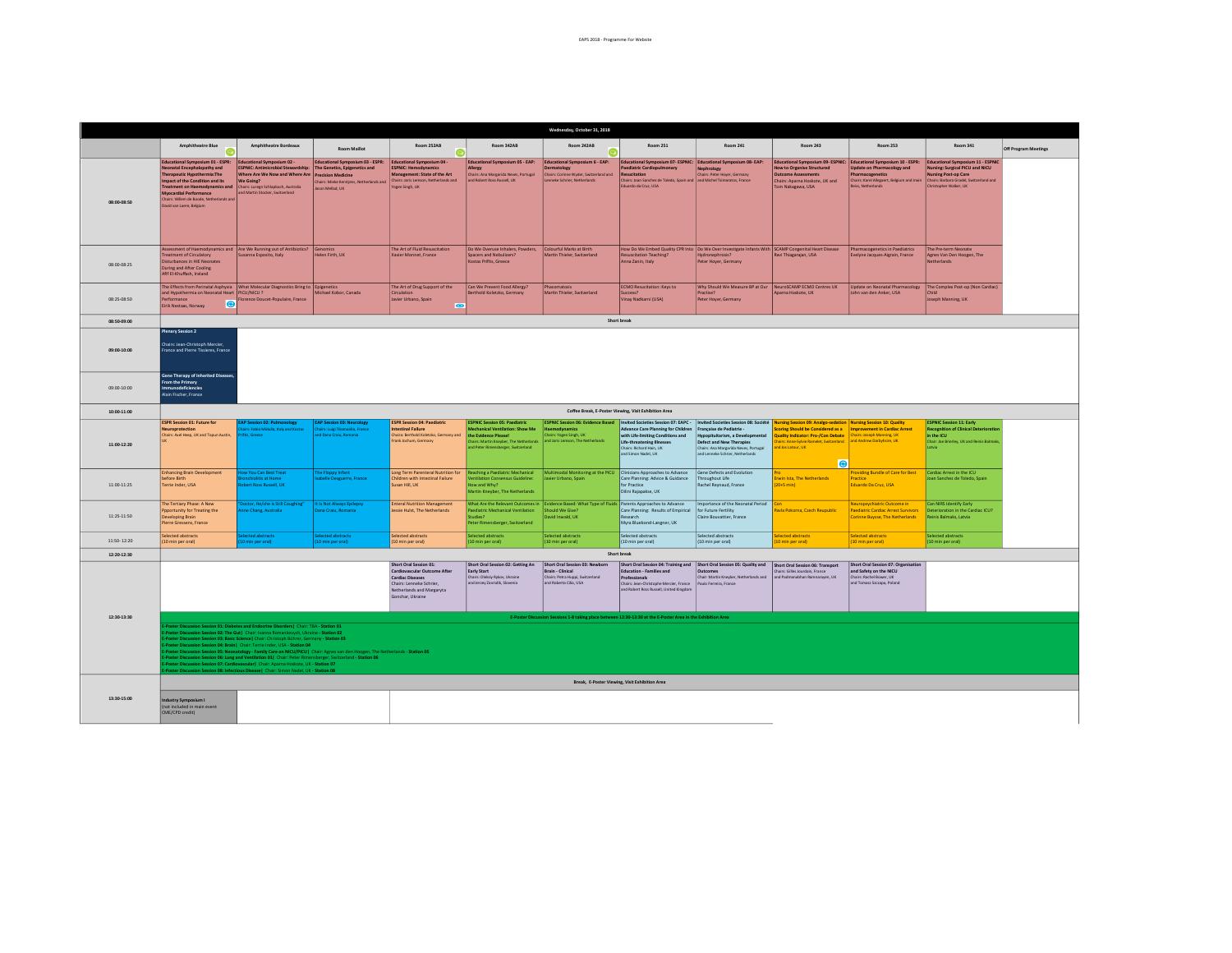| 15:00-16:30 | Interdisciplinary Session 01: Big<br>Data<br>Chairs: Neena Modi, UK and Syen<br>Vellman, Switzerland                                                                                  | Interdisciplinary Session 02: Gene Interdisciplinary Session 03:<br><b>Sequencing to Gene Repair</b><br>and Thomas Bourgeron, France | Pulmonary<br>Chairs: Allesandra Magnani, France  Chairs: Charles-Christoph Roehr, UK and<br>Kajsa Bohlin, Sweden                        | Interdisciplinary Session 04:<br><b>Antibiotics Resistance &amp;</b><br>Stewardship<br>Chairs: Martin Stocker, Switzerland<br>and Simon Nadel, UK         | <b>Interdisciplinary Session 05:</b><br><b>Microbiome &amp; Metabolome</b><br>Chairs: Axel Heep, UK and Pierre<br>Gressens, France | Interdisciplinary Session 06: Ethics<br>and Organ Donation<br>Chairs: Finella Craig, UK<br>and Gorm Greisen, Denmark                                                                                                          | Young Investigator Journal Session Interdisciplinary Session 07:<br>Chairs: Eleanor Molloy, Ireland<br>and Cynthia Bearer, USA                                                                   | <b>EADCare - Developmental Care</b><br><b>Chairs: Manon Benders, Netherlands</b><br>and Tina Brink Henriksen, Denmark       | Interdisciplinary Session 08: Cough<br>Chairs: Robert Ross-Russell, UK<br>and Fabio Midulla, Italy                                             | Interdisciplinary Session 09:<br><b>Transition from Child to Adult</b><br>Chairs: Jean Bergounioux, France<br>and Helena Fonseca, Portugal |
|-------------|---------------------------------------------------------------------------------------------------------------------------------------------------------------------------------------|--------------------------------------------------------------------------------------------------------------------------------------|-----------------------------------------------------------------------------------------------------------------------------------------|-----------------------------------------------------------------------------------------------------------------------------------------------------------|------------------------------------------------------------------------------------------------------------------------------------|-------------------------------------------------------------------------------------------------------------------------------------------------------------------------------------------------------------------------------|--------------------------------------------------------------------------------------------------------------------------------------------------------------------------------------------------|-----------------------------------------------------------------------------------------------------------------------------|------------------------------------------------------------------------------------------------------------------------------------------------|--------------------------------------------------------------------------------------------------------------------------------------------|
| 15:00-15:30 | <b>Big Data and Global Health</b><br>Joel Selanikio, USA                                                                                                                              | Paediatric Genomics: Diagnosing<br>Rare Diseases in Children<br>Helen Firth, UK                                                      | Stem Cells for Lung Injury and Repair Antimicrobial Stewardship<br>Bernard Thebaud, Canada                                              | Susanna Esposito, Italy                                                                                                                                   | Microbiome Alteration in Paediatric Controversies in Neonatal Organ<br><b>Critical Illness</b><br>Nazima Patham, UK                | Donation<br>Tom Nakagawa, USA                                                                                                                                                                                                 | $5:00-15:10$<br>How to Get Published<br>Eleanor Molloy, Ireland                                                                                                                                  | Maternal Voices and the Brain<br>Ghislaine Dehaene, France                                                                  | <b>GOR and Cough</b><br>Kostas Priftis, Greece                                                                                                 | <b>Transition of Chronic Patients from</b><br><b>Paediatrics to Adult Care</b><br>Pierre-André Michaud, Switzerland                        |
| 15:30-16:00 | <b>Jsing Databases</b><br><b>Dominique Haumont, Belgium</b>                                                                                                                           | Rapid WGS on the NICU<br>Mieke Kerstjens, The Netherlands Howard Clark, UK                                                           | <b>Surfactant Proteins</b>                                                                                                              | Carbapenemase-producing<br>Enterobacteriaceae: Resistance<br>Mechanisms<br><b>Patrice Nordmann, Switzerland</b>                                           | in Gealth and Disease<br>Oluf Pedersen, Denmark                                                                                    | <b>Determination of Death</b><br>Joe Brierley, UK                                                                                                                                                                             | $5:10-15:20$<br>Relevance and Importance of Being <b>Petra Huppi, Switzerland</b><br>a Reviewer for a Journal<br>leanor Molloy, Ireland                                                          | Music Enhances Brain Development Assessing Swallow                                                                          | Emily Johnson, UK                                                                                                                              | <b>Cardiac Transition</b><br>Damien Bonnet, France                                                                                         |
|             | Building a Living Children's Hosital CRISPR/Cas9 Gene Therapy<br>Jason Taylor, UK                                                                                                     | Annarita Miccio, France                                                                                                              | Less Invasive Surfactant<br>Egbert Herting, Germany                                                                                     | Multidrug-Resistant Staphylococcus Metabolomics in Neonatology<br>Capitis Neonatal Sepsis. A<br>Worldwide Endemic?<br>Marine Butin, France                | Vassilios Fanos, Italy                                                                                                             | Supporting the Family (and Caring<br>for the Child) Awaiting Organ<br>Donation<br>Caroline Richard, France                                                                                                                    | 15:20-15:30<br>What's New in PublishingLooking   Development<br>at the Future<br>Cynthia Bearer, USA                                                                                             | NICU of Tomorrow: How to Enhance Endobronchitis<br>Terrie Inder, USA                                                        | Anne Chang, Australia                                                                                                                          | <b>Psychological Aspects of the Adult</b><br>Pre-Term<br>Samantha Johnson, UK                                                              |
| 16:00-16:30 |                                                                                                                                                                                       |                                                                                                                                      |                                                                                                                                         |                                                                                                                                                           |                                                                                                                                    |                                                                                                                                                                                                                               | 5:30-15:45<br>Discussion<br>15:45-16:05<br>haping the Future of Paediatrics<br>Alberto Tozzi, Italy<br>16:05-16:25                                                                               |                                                                                                                             |                                                                                                                                                |                                                                                                                                            |
|             |                                                                                                                                                                                       |                                                                                                                                      |                                                                                                                                         |                                                                                                                                                           |                                                                                                                                    |                                                                                                                                                                                                                               | iustaining Simulation Training<br>through an Innovative Faculty<br><b>Development Programme</b><br>Merenghese Cooper, UK                                                                         |                                                                                                                             |                                                                                                                                                |                                                                                                                                            |
| 16:30-17:00 |                                                                                                                                                                                       |                                                                                                                                      |                                                                                                                                         |                                                                                                                                                           |                                                                                                                                    |                                                                                                                                                                                                                               | Coffee Break, E-Poster Viewing, Visit Exhibition Area                                                                                                                                            |                                                                                                                             |                                                                                                                                                |                                                                                                                                            |
| 17:00-17:55 | <b>ESPNIC Session 12:</b><br>Neuromonitoring and<br>Neuroprotection in Cardiac Patients and Mario Speranza, France<br>Chairs: Joan Sanchez de Toledo, Spain and<br>Aparna Hoskote, UK | <b>EAP Session 13: Autism</b><br>hairs: Isabelle Deseuerre, France                                                                   | <b>ESPR Session 14: How Many Trials</b><br>are Required for an Evidence Base<br>Chairs: Kathryn Beardsall, UK<br>and Neena Modi, UK     | <b>ESPNIC Session 15: Hemodynamic</b><br>Management in 2018<br>Chairs: Joris Lemson, The Netherlands and Chairs: Niccolo Parri, Italy<br>Joe Brierley, UK | EAP Session 16: Ultrasound in<br>rimary Care?<br>nd Corinne Wyder, Switzerland                                                     | <b>ESPR Session 17: Physiological</b><br>Approach to the Management of<br><b>PPHN</b><br>Chairs: Irwin Reiss, The Netherlands and<br>Eirik Nestaas, Norway                                                                    | <b>Invited Societies Session 18:</b><br><b>ESPGHAN - Inflammatory Bowel</b><br>and Liver Disease<br>Chairs: Frank Jochum, Germany and Chairs: Vassilios Fanos, Italy<br>Karoly Illy, Netherlands | Invited Societies Session 19: EPNS -<br>Tips and Tricks in Metabolic<br><b>Disorders</b><br>and Ivanna Romankevych, Ukraine | <b>Nursing Session 20: Simulation</b><br>raining in Transport<br><b>Chairs: Christopher Walker, UK</b><br>and Alberto Medina Villanueva, Spain | Nursing Session 21: Feeding the<br><b>Septic Child</b><br><b>Chairs: Andrew Darbyshire, UK</b><br>and Frederic Valla, France               |
| 17:00-17:25 | What's New in 2018<br>Joan Sanchez de Toledo, Spain                                                                                                                                   | arly Signs that a Paediatrician<br>auld Keep in Mind<br>Mario Speranza, France                                                       | Is One Large Randomised Trial<br><b>Enough for Changing Our Practice?</b><br>Example of the Pepanic Trial<br>Berthold Koletzko, Germany | Latest Guidelines on Hemodynamic Ultrasound, the Modern<br>Monitoring and Treatment<br>Joris Lemson, The Netherlands                                      | ethoscope of a Primary Care<br>ediatrician<br>liccolo Parri, Italy                                                                 | Why Driving Up The Systemic Blood<br>Pressure is an Outdated Concept<br>Willem de Boode, The Netherlands                                                                                                                      | Nutritional and Drug Treatment of<br>Paediatric Inflammatory Bowel<br>Disease<br>Frank Ruemmele, France                                                                                          | Tips and Tricks in Metabolic<br>Disorders<br>Linda de Meirleir, Belgium                                                     | Working Together, Training Together Glucose, Proteins and Lipids: The<br>Gilles Jourdain, France                                               | Good, The Bad, The Ugly?<br>Koen Joosten, The Netherlands                                                                                  |
| 17:25-17:55 |                                                                                                                                                                                       |                                                                                                                                      |                                                                                                                                         |                                                                                                                                                           |                                                                                                                                    | Selected abstracts (10 min per oral) Selected abstracts (10 min per oral) Selected abstracts (10 min per oral) Selected abstracts (10 min per oral) Selected abstracts (10 min per oral) Selected abstracts (10 min per oral) |                                                                                                                                                                                                  |                                                                                                                             |                                                                                                                                                |                                                                                                                                            |
| 18:15-19:15 |                                                                                                                                                                                       |                                                                                                                                      | 18:15-19:15<br>ndustry Symposium II<br>(not included in main event<br>CME/CPD credit)                                                   |                                                                                                                                                           |                                                                                                                                    |                                                                                                                                                                                                                               |                                                                                                                                                                                                  |                                                                                                                             |                                                                                                                                                | 18:15-19:15<br>Industry Symposium III<br>(not included in main event<br>CME/CPD credit)                                                    |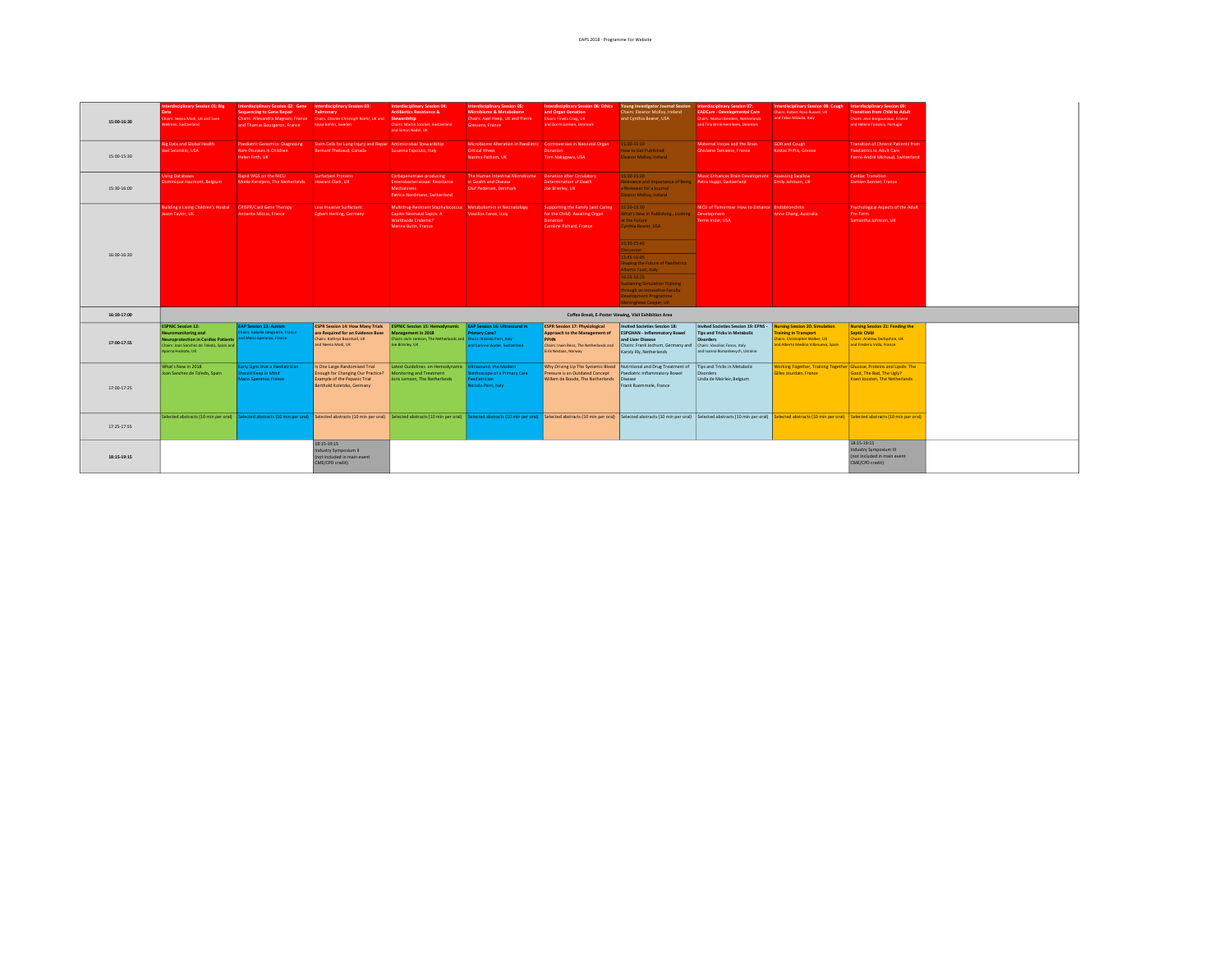|             |                                                                                                                                                                                                                                                                                                                                                                                                                                                                                                                                                                                                                                                                                                                                                                                                                   |                                                                                                                                                                                          |                                                                                                                                                                                               |                                                                                                                                                                           |                                                                                                                                         | Thursday, November 1, 2018                                                                                                                                                                |                                                                                                                                                                                   |                                                                                                                                                                                         |                                                                                                                                                                                                                                 |                                                                                                                                  |                                                                                                                                                                                                                    |                      |
|-------------|-------------------------------------------------------------------------------------------------------------------------------------------------------------------------------------------------------------------------------------------------------------------------------------------------------------------------------------------------------------------------------------------------------------------------------------------------------------------------------------------------------------------------------------------------------------------------------------------------------------------------------------------------------------------------------------------------------------------------------------------------------------------------------------------------------------------|------------------------------------------------------------------------------------------------------------------------------------------------------------------------------------------|-----------------------------------------------------------------------------------------------------------------------------------------------------------------------------------------------|---------------------------------------------------------------------------------------------------------------------------------------------------------------------------|-----------------------------------------------------------------------------------------------------------------------------------------|-------------------------------------------------------------------------------------------------------------------------------------------------------------------------------------------|-----------------------------------------------------------------------------------------------------------------------------------------------------------------------------------|-----------------------------------------------------------------------------------------------------------------------------------------------------------------------------------------|---------------------------------------------------------------------------------------------------------------------------------------------------------------------------------------------------------------------------------|----------------------------------------------------------------------------------------------------------------------------------|--------------------------------------------------------------------------------------------------------------------------------------------------------------------------------------------------------------------|----------------------|
|             | <b>Amphitheatre Blue</b>                                                                                                                                                                                                                                                                                                                                                                                                                                                                                                                                                                                                                                                                                                                                                                                          | <b>Amphitheatre Bordeaux</b>                                                                                                                                                             | <b>Room Maillot</b>                                                                                                                                                                           | Room 252AB                                                                                                                                                                | Room 342AB                                                                                                                              | Room 242AB                                                                                                                                                                                | <b>Room 251</b>                                                                                                                                                                   | <b>Room 241</b>                                                                                                                                                                         | <b>Room 243</b>                                                                                                                                                                                                                 | <b>Room 253</b>                                                                                                                  | <b>Room 341</b>                                                                                                                                                                                                    |                      |
|             | e                                                                                                                                                                                                                                                                                                                                                                                                                                                                                                                                                                                                                                                                                                                                                                                                                 |                                                                                                                                                                                          |                                                                                                                                                                                               | 0                                                                                                                                                                         |                                                                                                                                         | െ                                                                                                                                                                                         |                                                                                                                                                                                   |                                                                                                                                                                                         |                                                                                                                                                                                                                                 |                                                                                                                                  |                                                                                                                                                                                                                    | Off Program Meetings |
| 08:00-08:50 | <b>Educational Symposium 12 - ESPR:</b><br><b>Role of Neonatologist Performed</b><br>Echocardiography (NPE) in the<br>Assessment and Management of<br><b>Veonatal Cardiovascular Failure</b><br>Chairs: Afif El-Khuffash, Ireland<br>and Eirik Nestaas, Norway                                                                                                                                                                                                                                                                                                                                                                                                                                                                                                                                                    | <b>Educational Symposium 13 - ESPR:</b><br>maging and Monitoring the Brain<br>Chairs: Petra Huppi, Switzerland<br>and Manon Benders, Netherlands                                         | Educational Symposium 14- ESPNIC: Educational Symposium 15- EAP:<br>What's New in Paediatric<br><b>Mechanical Ventilation</b><br>Chairs: Marti Pons, Snain<br>and Martin Kneyber, Netherlands | <b>Pain Complaints</b><br>Chairs: Berthold Koletzko, Germany<br>and Jernei Zavrsnik, Slovenia                                                                             | <b>Educational Symposium 16 - EAP:</b><br><b>Sender Development</b><br>Chairs: Stefano del Torso, Italy<br>and Karoly Illy, Netherlands | <b>Educational Symposium 17 -</b><br><b>ESPNIC: Nutritional Management of</b><br>the Critically III Child<br>Chairs: Sascha Verbruggen, The<br>Netherlands and Julie Menzies, UK          | Educational Symposium 18 - EAP:<br><b>Common Indications for Ultrasound</b><br>in the Paediatric Practice<br>Chairs: Corinne Wyder, Switzerland<br>and Arunas Valiulis, Lithuania | Educational Symposium 19 - ESPR:<br>harmacological Aspects in<br><b>Veonatal Clinical Care</b><br>Chairs: Mark Turner, UK<br>and Sinno Simons, Netherlands                              | Educational Symposium 20 -<br>ESPNIC: Anti-coagulation Strategy in Nursing: Improving Fundamental<br><b>ECLS</b><br>Chairs: Joan Sanchez de Toledo, Spain<br>and Agama Hoskote, UK                                              | <b>Nursing Cares</b><br>Chairs: Orsola Gawronski, Italy<br>and Anne-Sylvie Ramelet, Switzerland                                  | Educational Symposium 21 - ESPNIC Educational Symposium 22 - ESPNIC<br><b>Nursing: Improving Nursing Care</b><br>and Standards on a PICU. How To?<br>Chairs: Jos Latour, UK and Barbara Geve<br><b>Netherlands</b> |                      |
| 08:00-08:25 | The Role of NPE in the Management   Brain Monitoring: EEG<br>of a Patent Ductus Arteriosus<br>David van Laere, Belgium                                                                                                                                                                                                                                                                                                                                                                                                                                                                                                                                                                                                                                                                                            | Roberta Cilio, USA                                                                                                                                                                       | A New Definition for Paediatric<br>ARDS, How Valid Is It?<br>Roby Khemani, USA                                                                                                                | Chronic Abdominal Pain (Primary<br>Care and Specialist)<br>Marc Benninga, The Netherlands                                                                                 | Common Disorders of Sexual<br>rvelooment<br>Christa Flück, Switzerland                                                                  | <b>Barriers to Start Enteral Nutrition:</b><br>the Nurse Perspective<br>Lyvonne Tume, UK                                                                                                  | Should We Screen Infants for Hip<br>Dysplasia and When and How?<br>Gerolf Schweintzger, Austria                                                                                   | Negoztal Abstinence Syndrome<br>Karel Allegaert, Belgium                                                                                                                                | <b>Coagulation Issues in Neonatal</b><br><b>ECMO</b><br>Dick Tibboel, The Netherlands                                                                                                                                           | Improving Oral Care in the PICU as<br>art of a VAP Bundle<br>Andy Darbyshire, UK                                                 | <b>Understanding the Science Behind</b><br><b>Quality Improvement</b><br>Erwin Ista, The Netherlands                                                                                                               |                      |
| 08:25-08:50 | The Role of NPE in the Management   MR Neuroimaging of Children with<br>of Neonatal Shock<br>Willem de Boode. The Netherlands Paul Griffiths, UK                                                                                                                                                                                                                                                                                                                                                                                                                                                                                                                                                                                                                                                                  | Cerebral Palsy                                                                                                                                                                           | Whole Body Hypothermia: Effect on<br>Lung Injury and Surfactant<br>Daniele De Luca, France                                                                                                    | Headache - When to Start<br>Investigating?<br>Luigi Titomanlio, France                                                                                                    | Gender Dysphoria<br>Dagmar Pauli, Switzerland                                                                                           | Delay of Enteral Nutrition Might Be<br>Beneficial<br>Frederic Valla, France<br>⋒                                                                                                          | Common Problems for the Primary<br>Care Pediatrician, Who Needs a<br>Referral?<br>Gerolf Schweintzger, Austria                                                                    | <b>BPD-related Pulmonary</b><br>Hypertension<br>Irwin Reiss, The Netherlands                                                                                                            | Anticoagulation in VADs<br>Aparna Hoskote, UK                                                                                                                                                                                   | <b>Reducing CLABSI</b><br>Onno Helder, The Netherlands                                                                           | ntroducing Change in Practice Onto<br>a Unit/ward<br>Agnes van den Hoogen, The<br><b>Netherlands</b>                                                                                                               |                      |
| 08:50-09:00 |                                                                                                                                                                                                                                                                                                                                                                                                                                                                                                                                                                                                                                                                                                                                                                                                                   |                                                                                                                                                                                          |                                                                                                                                                                                               |                                                                                                                                                                           |                                                                                                                                         |                                                                                                                                                                                           | Short break                                                                                                                                                                       |                                                                                                                                                                                         |                                                                                                                                                                                                                                 |                                                                                                                                  |                                                                                                                                                                                                                    |                      |
| 09:00-10:00 | Plenary session 03<br>Chairs: Berthold Koletzko, Germany<br>and Cynthia Bearer, USA                                                                                                                                                                                                                                                                                                                                                                                                                                                                                                                                                                                                                                                                                                                               |                                                                                                                                                                                          |                                                                                                                                                                                               |                                                                                                                                                                           |                                                                                                                                         |                                                                                                                                                                                           |                                                                                                                                                                                   |                                                                                                                                                                                         |                                                                                                                                                                                                                                 |                                                                                                                                  |                                                                                                                                                                                                                    |                      |
| 09:00-10:00 | <b>Causes and Consequences of</b><br>Childhood Obesity<br>Sadaf Farnoni, UK                                                                                                                                                                                                                                                                                                                                                                                                                                                                                                                                                                                                                                                                                                                                       |                                                                                                                                                                                          |                                                                                                                                                                                               |                                                                                                                                                                           |                                                                                                                                         |                                                                                                                                                                                           |                                                                                                                                                                                   |                                                                                                                                                                                         |                                                                                                                                                                                                                                 |                                                                                                                                  |                                                                                                                                                                                                                    |                      |
| 10:00-11:00 | Coffee Break, E-Poster Viewing, Visit Exhibition Area                                                                                                                                                                                                                                                                                                                                                                                                                                                                                                                                                                                                                                                                                                                                                             |                                                                                                                                                                                          |                                                                                                                                                                                               |                                                                                                                                                                           |                                                                                                                                         |                                                                                                                                                                                           |                                                                                                                                                                                   |                                                                                                                                                                                         |                                                                                                                                                                                                                                 |                                                                                                                                  |                                                                                                                                                                                                                    |                      |
| 11:00-12:20 | <b>ESPNIC Session 22: Hypocaloric</b><br>Feeding in Sick Children is Harmful,<br>Pro/Con Debate<br>Chairs: Frederic Valla, France<br>and Koen Joosten, The Netherlands                                                                                                                                                                                                                                                                                                                                                                                                                                                                                                                                                                                                                                            | <b>ESPR Session 23: Neonatal</b><br>leurology<br>Chairs: Sandra Horsch, Germany<br>and Manon Benders. The Netherlands                                                                    | <b>AP Session 24: Infectious Diseases</b><br>irs: Marine Butin, France<br>Susanna Esposito, Italy                                                                                             | <b>ESPNIC Session 25: What Should We ESPR Session 26: Improving</b><br>now About Sepsis in 2018<br>Thairs: Lureen J. Schlapbach, Australia<br>nd Etienne Javouhev, France | <b>Respiratory Transition at Birth</b><br>Chairs: Tomasz Szczapa, Poland<br>and Charles Christoph Roehr, UK                             | AP Session 27: Adolescen<br>airs: Neena Modi, UK and Jernei<br>wonik Sinuonia                                                                                                             | Invited Societies Session 28: ERS -<br>New Insight in Wheezing Disorders<br>Chairs: Robert Ross Russell, UK<br>and Arunas Valiulis, Latvia                                        | Invited Societies Session 29: AEPC -<br>nherited Arrhythmia Syndromes<br>Chairs: Vaclay Chaloupecky, Czech<br>lepublic and Alice Maltret, France                                        | <b>Jursing Session 30: Experienced</b><br><b>Critical Care Nurses Can Safely</b><br><b>Replace Doctors During Transport:</b><br>ro-/Con Debate<br>jairs: Padmanabhan Ramnarayan, UK<br>ad Agnes van den Hoogen, The<br>herlands | <b>Nursing Session 31: Reducing Errors</b><br>in the PICU/NICU<br>Chairs: Onno Helder, The Netherlands<br>and Joseph Manning, UK |                                                                                                                                                                                                                    |                      |
| 11:00-11:25 | <b>Rosan Meyer France</b>                                                                                                                                                                                                                                                                                                                                                                                                                                                                                                                                                                                                                                                                                                                                                                                         | Genetics of Neonatal Epilepsies<br>Roberta Cilio, USA                                                                                                                                    | ow to Optimise Real-life<br>agement of a Febrile Infant<br>hi Grossman, Israel                                                                                                                | aediatric Sepsis Definition:<br>imitation<br>uregn Schlapbach, Australia                                                                                                  | What is the Best Perinatal<br>Management to Enhance<br>Spontaneous Breathing?<br>Arian te Pas. The Netherlands                          | ow to Discuss Sexual Matters With Difficult or Fatal Asthma<br>rre-André Michaud, Switzerland                                                                                             | Rossa Brugha, UK                                                                                                                                                                  | Syncope in Children: When to Worry<br>Alice Maltret, France                                                                                                                             | <b>Thris Walker TIK</b>                                                                                                                                                                                                         | Reducing Errors in the PICU/NICU.<br>Intelligent Critical Care<br>lerry Zimmerman, USA                                           |                                                                                                                                                                                                                    |                      |
| 11:25-11:50 | Sacha Verbruggen, The Netherlands Neuro NICU                                                                                                                                                                                                                                                                                                                                                                                                                                                                                                                                                                                                                                                                                                                                                                      | Whole Genome Sequencing in the<br>David Rowitch UK                                                                                                                                       | There a Place for Prophylactic<br>iotics in Paediatrics?<br>ana Panaevangelou, Greece                                                                                                         | New Guidelines on the Treatment of   Improving Oxygenation at Birth -<br>epsis in Children<br>tienne lavouhev France                                                      | PEEP, PIP, Oxygen or Surfactant?<br>Kaisa Boblin, Sweden                                                                                | ficult Conversations in Practice<br>th Parents or Adolescents<br>ena Fonseca, Portugal                                                                                                    | Acute Viral Bronchiolitis<br>Fabio Midulla, Italy                                                                                                                                 | Genotype and Risk Stratification in<br>Long QT Syndrome<br>Nico Blom, The Netherlands                                                                                                   | Silles Jourdain, France                                                                                                                                                                                                         | How Does Safety Culture in a PICU<br>nfluence Nurses<br><b>Rachel Rower TIK</b>                                                  |                                                                                                                                                                                                                    |                      |
| 11:50:12:20 |                                                                                                                                                                                                                                                                                                                                                                                                                                                                                                                                                                                                                                                                                                                                                                                                                   | Selected abstracts (10 min per oral) Selected abstracts (10 min per oral) Selected abstracts (10 min per oral) Selected abstracts (10 min per oral) Selected abstracts (10 min per oral) |                                                                                                                                                                                               |                                                                                                                                                                           |                                                                                                                                         |                                                                                                                                                                                           |                                                                                                                                                                                   | elected abstracts (10 min per oral) Selected abstracts (10 min per oral) Selected abstracts (10 min per oral) Selected abstracts (10 min per oral) Selected abstracts (10 min per oral) |                                                                                                                                                                                                                                 |                                                                                                                                  |                                                                                                                                                                                                                    |                      |
| 12:20-12:30 |                                                                                                                                                                                                                                                                                                                                                                                                                                                                                                                                                                                                                                                                                                                                                                                                                   |                                                                                                                                                                                          |                                                                                                                                                                                               |                                                                                                                                                                           |                                                                                                                                         |                                                                                                                                                                                           | Short break                                                                                                                                                                       |                                                                                                                                                                                         |                                                                                                                                                                                                                                 |                                                                                                                                  |                                                                                                                                                                                                                    |                      |
|             |                                                                                                                                                                                                                                                                                                                                                                                                                                                                                                                                                                                                                                                                                                                                                                                                                   |                                                                                                                                                                                          |                                                                                                                                                                                               | Short Oral Session 08: Sedation &<br><b>Inalgesia</b><br>hairs: Nicola Disma, Italy<br>Ind Karel Allegaert, Belgium                                                       | leuro<br>Chairs: Anna Zanin, Italy<br>and Barney Scholfield, UK                                                                         | Short Oral Session 09: Trauma and Short Oral Session 10: Therapeutics Short Oral Session 11: Newborn<br>and Biomarkers<br>Chairs: Patrice Nordmann, Switzerland<br>and Tom Stiris, Norway | Brain - Basic<br>Chairs: Ursula Felderhoff, Germany<br>and David Rowitch, UK                                                                                                      | Short Oral Session 12: Neonatal<br>Epidemiology<br>Chairs: Tine Brink Henriksen, Denmark<br>and Dominique Haumont, Belgium                                                              | Short Oral Session 13: Development Short Oral Session 14: Nursing<br>and Outcome<br>Chairs: Neil Marlow, UK and Samantha<br>Johnson, UK                                                                                         | air: Onno Helder, The Netherlands                                                                                                |                                                                                                                                                                                                                    |                      |
| 12:30-13:30 |                                                                                                                                                                                                                                                                                                                                                                                                                                                                                                                                                                                                                                                                                                                                                                                                                   |                                                                                                                                                                                          |                                                                                                                                                                                               |                                                                                                                                                                           |                                                                                                                                         | E-Poster Discussion Sessions 09-16 taking place between 12:30-13:30 at the E-Poster Area in the Exhibition Area                                                                           |                                                                                                                                                                                   |                                                                                                                                                                                         |                                                                                                                                                                                                                                 |                                                                                                                                  |                                                                                                                                                                                                                    |                      |
|             | sion Session 09: Primary Care   Chair: Károly Illy, The Netherlands - Station 01<br>oster Discussion Session 10: Respiratory   Chair: Fabio Midulla, Italy - Station 02<br>Poster Discussion Session 11: Neurology and Psychology   Chair: Dana Craiu, Romania - Station 03<br>ssion Session 12: Neonatal Pharmacology and Therapeutics   Chair: Sinno Simons, The Netherlands - Station 04<br>Oster Discussion Session 13: Neonatal Nutrition   Chair: Kerstin Seibel, Switzerland - Station 05<br>Poster Discussion Session 14: Paediatric Nursing   Chair: Anne-Sophie Ramelet, Switzerland - Station 06<br>Poster Discussion Session 15: Lung and Ventilation 02   Chair: Daniele de Luca, France - Station 07<br>Poster Discussion Session 16: Kidney and Gut   Chair: Vesna Stojanovic, Serbia - Station 08 |                                                                                                                                                                                          |                                                                                                                                                                                               |                                                                                                                                                                           |                                                                                                                                         |                                                                                                                                                                                           |                                                                                                                                                                                   |                                                                                                                                                                                         |                                                                                                                                                                                                                                 |                                                                                                                                  |                                                                                                                                                                                                                    |                      |
|             |                                                                                                                                                                                                                                                                                                                                                                                                                                                                                                                                                                                                                                                                                                                                                                                                                   |                                                                                                                                                                                          |                                                                                                                                                                                               |                                                                                                                                                                           |                                                                                                                                         |                                                                                                                                                                                           | Break, E-Poster Viewing, Visit Exhibition Area                                                                                                                                    |                                                                                                                                                                                         |                                                                                                                                                                                                                                 |                                                                                                                                  |                                                                                                                                                                                                                    |                      |
| 13:30-15:00 |                                                                                                                                                                                                                                                                                                                                                                                                                                                                                                                                                                                                                                                                                                                                                                                                                   |                                                                                                                                                                                          |                                                                                                                                                                                               |                                                                                                                                                                           |                                                                                                                                         |                                                                                                                                                                                           | $(13:45-14:45)$<br>Meet the Expert Industry Session I<br>(not included in main event<br>CME/CPD credit)                                                                           | $(13:45-14:45)$<br>Meet the Expert Industry Session II<br>not included in main event<br>CME/CPD credit)                                                                                 | $(13:45-14:45)$<br>Meet the Expert Industry Session III<br>(not included in main event<br>CME/CPD credit)                                                                                                                       | $(13:45-14:45)$<br>Meet the Expert Industry Session IV<br>(not included in main event)<br>CME/CPD credit)                        |                                                                                                                                                                                                                    |                      |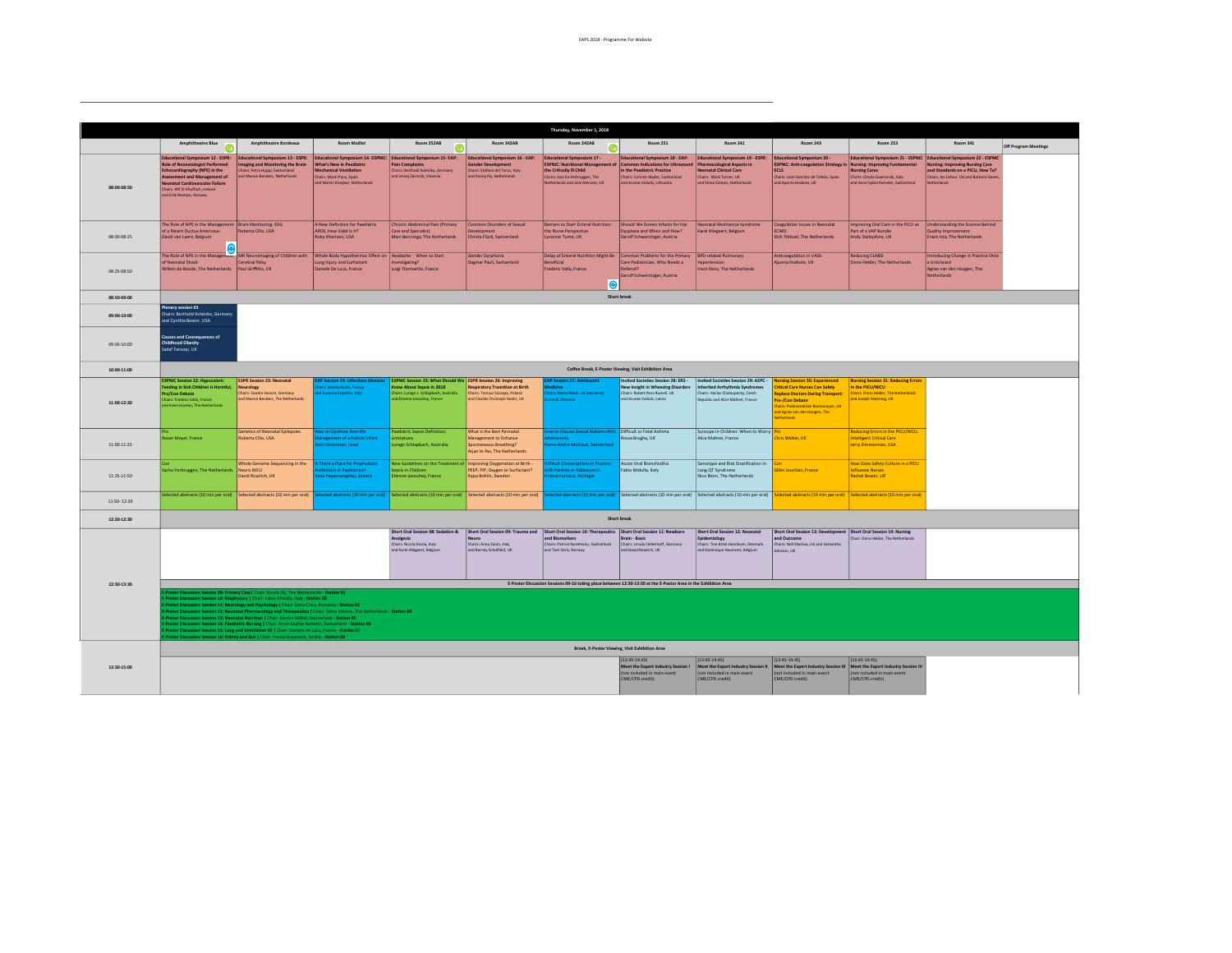| 15:00-16:30 | nterdisciplinary Session 10:<br><b>Programming and Epigenetics</b><br>Chairs: Howard Clark, UK and Anna<br>Juriey, UK                | Medicine - What's Moving?<br>Chairs: Aubrey Cunnington, UK and Jan<br>Semenza, Sweden                                               | Interdisciplinary Session 11: Travel Interdisciplinary Session 12: New<br>Ways to Look at the Brain<br>Chairs: Petra Huppi, Switzerland and<br>Mannon Benders, Netherlands                                                    | Interdisciplinary Session 13: Diet,<br><b>Growth &amp; Obesity</b><br>Chaira: Sadaf Faroogi, UK and Magnus<br>Dömellof, Sweden | Interdisciplinary Session 14: Mass Interdisciplinary Session 15: What is Interdisciplinary Session 16: View<br>Casualty<br>Chairs: Roby Khemani, USA<br>and Jean-Christophe Mercier, France | a Good Outcome Measure in<br><b>Clinical Trials?</b><br>Chairs: Kathryn Beardsall, UK<br>and Dominique Haumont, Belgium                                           | From the Bedside: What Parents<br><b>Think</b><br>Chairs: Jos Latour, UK<br>and Emily Johnson, UK                                                                    | <b>Interdisciplinary Session 17:</b><br>Haemodynamics & Shock: Is the Gut Session ESPNIC & SCCM: Sepsis in<br>a Vital Organ?<br>Chairs: Koen Joosten, The Netherlands<br>and Joris Lemson, The Netherlands | Interdisciplinary Session 18: Joint<br>Neonates and Children<br>Chairs: Martin Kneyber, Netherlands<br>and Simon Nadel, UK                                         | <b>Interdisciplinary Session 19:</b><br><b>Personalised Risk in</b><br>Infection/Inflammation<br>Chairs: Susanna Esposito, Italy<br>and Patrice Nordmann, Switzerland |
|-------------|--------------------------------------------------------------------------------------------------------------------------------------|-------------------------------------------------------------------------------------------------------------------------------------|-------------------------------------------------------------------------------------------------------------------------------------------------------------------------------------------------------------------------------|--------------------------------------------------------------------------------------------------------------------------------|---------------------------------------------------------------------------------------------------------------------------------------------------------------------------------------------|-------------------------------------------------------------------------------------------------------------------------------------------------------------------|----------------------------------------------------------------------------------------------------------------------------------------------------------------------|------------------------------------------------------------------------------------------------------------------------------------------------------------------------------------------------------------|--------------------------------------------------------------------------------------------------------------------------------------------------------------------|-----------------------------------------------------------------------------------------------------------------------------------------------------------------------|
| 15:00-15:30 | pigenetics<br>Michael Kobor, Canada                                                                                                  | Global Mobility as a Driver of<br>Infectious Disease Threat Events in Mikael Tanter, France<br>Europe<br>Jan Semenza, Sweden        | Ultrasound                                                                                                                                                                                                                    | Gluten Free Diet - The Fashionable<br>Habit<br>Berthold Koletzko, Germany                                                      | Medical Response to Mass Casualty Value Based Outcomes<br>Yuri Yordanov, France                                                                                                             | Jan Hazelzet, The Netherlands                                                                                                                                     | Experience From the ICU - a<br>Mother's Perspective<br>Rob Ross-Russell, UK                                                                                          | The Gut in Low Flow States<br>Nazima Patham, UK                                                                                                                                                            | $(15:00-15:20)$<br>Recognising Sepsis Ooutside and in NF-KB Pathway<br>the Intensive Care Unit<br>Vinav Nadkarni, USA                                              | Primary Immunodeficiencies of the<br>Capucine Picard, France                                                                                                          |
| 15:30-16:00 | Prenatal Hypoxia and<br>Developmental Programming of<br><b>Cardiovascular Disease</b><br>Dino Giussani, UK                           | <b>Imported Fever</b><br>Aubrey Cunnington, UK                                                                                      | <b>Optical Imaging</b><br>Tooun Austin, UK                                                                                                                                                                                    | Sugar Consumption and Obesity Risk Children and War<br>Natasa Fidler-Mis<br>Slovenia                                           | Gerlant Van Berlaer, Belgium                                                                                                                                                                | What Age Should We Follow-up Pre When Parents and Healthcare<br><b>Term Infants</b><br>Neil Marlow, UK                                                            | <b>Professionals Disagree</b><br>Joe Brierley, UK                                                                                                                    | <b>PDA &amp; Gut Perfusion</b><br>Afif El-Khuffash, Ireland                                                                                                                                                | $(15:20-15:40)$<br>Sepsis in the Critically III: ESPNIC<br><b>Initiatives</b><br><b>Pierre Tissieres, France</b>                                                   | Personalised Risk in Infection<br>Lurezn Schlapbach, Australia                                                                                                        |
| 16:00-16:30 | <b>New Approaches in Epigenetics</b><br>ason Mellad, UK                                                                              | Ebola and Zika<br>Yazdan Yazdan Panath, France                                                                                      | MRI.<br>Terrie Inder, USA                                                                                                                                                                                                     | Monogenic Obesity: New Diagnostic Post-traumatic Stress<br>and Therapeutic Options<br>Martin Wabitsch, Germany                 | Berengere Guillery-Girard, France                                                                                                                                                           | Large Trial Outcomes<br>Mark Turner, UK                                                                                                                           | Parent<br>Angela Butcher, UK<br>$(25+5 min)$                                                                                                                         | Feeding the Shocked Infant and<br>Child<br>Frederic Valla, France                                                                                                                                          | $(15:40-16:00)$<br>Recognising and Treating Sepsis in<br>the Neonate: Whats New?<br>Martin Stocker, Switzerland                                                    | Infection: What's Genetics Got To<br>Do With It?<br>Jethro Herberg, UK                                                                                                |
|             |                                                                                                                                      |                                                                                                                                     |                                                                                                                                                                                                                               |                                                                                                                                |                                                                                                                                                                                             |                                                                                                                                                                   |                                                                                                                                                                      |                                                                                                                                                                                                            | $(16:00-16:20)$<br><b>Functional Outcome After Sepsis in</b><br>Children<br>Jerry Zimmerman, USA                                                                   |                                                                                                                                                                       |
| 16:30-17:00 |                                                                                                                                      |                                                                                                                                     |                                                                                                                                                                                                                               |                                                                                                                                |                                                                                                                                                                                             |                                                                                                                                                                   | Coffee Break, E-Poster Viewing, Visit Exhibition Area                                                                                                                |                                                                                                                                                                                                            |                                                                                                                                                                    |                                                                                                                                                                       |
| 17:00-17:55 | <b>ESPR Session 32: Basic Science of</b><br><b>Brain Injury</b><br>Chairs: Pierre Gressens, France<br>and Sven Wellmann, Switzerland | <b>EAP Session 33: Vitamin D</b><br>Deficiency: A hype or a Problem<br>airs: Peter Altoraj, Hungary<br>d Berthold Koletzko, Germany | <b>ESPNIC Session 34: Current Fluid</b><br>Management<br>Chairs: David Inwald, UK<br>and Simon Nadel, UK                                                                                                                      | <b>ESPR Session 35: Steroids</b><br>Chairs: Arian Te Pas. The Netherlands<br>and Neil Marlow, UK                               | EAP Session 36: Signs and<br>mptoms to Suspect Child Abuse<br>hairs: Oleksiv Rykov, Ukraine<br>nd Ruth Stark, UK                                                                            | <b>ESPNIC Session 37:</b><br><b>Pharmacodynamics in Septic</b><br>Children with Organ Failure<br>Chairs: Dick Tibboel, The Netherlands<br>and Nicola Disma, Italy | Invited Societies Session 38: AEPC -<br>Long-term Outcome of Congenital<br><b>Heart Disease</b><br>Chairs: Ornella Milanesi, Italy<br>and Nico Blom, The Netherlands | Invited Societies Session 39: ESPN -<br><b>Paediatric Nephrology</b><br>Chairs: Peter Hover, Germany and Olivia<br>Gillion-Boyer, France                                                                   | <b>Nursing Session 40: Education of</b><br>Nurses to Work in the PICU or NICU<br>Thairs: Joseph Manning, UK<br>and Agnes van den Hoogen, The<br><b>Netherlands</b> | Nursing Session 41: Improving Safety<br>Chairs: Erwin Ista, The Netherlands<br>and Christopher Walker, UK                                                             |
| 17:00-17:25 | <b>Biological Basis of Perinatal Brain</b><br>Injury<br>David Rowitch, UK                                                            | amin D Deficiency: A hype or a<br>blem?<br>stine Bacchetta, France                                                                  | Fluid Management in Children With Perinatal Glucocortioid Therapy:<br>Severe Head Injury<br>Burkhard Simma, Austria                                                                                                           | Adverse Effects on the Developing<br>Heart and Brain<br>Dino Giussani, UK                                                      | ild Maltreatment: Healthcare<br>sponses to Children and Their<br>milies<br>Ruth Gilbert, UK                                                                                                 | Pharmacodynamics in the Septic<br>Child<br>John Van Den Anker, Switzerland                                                                                        | Life Expectancy, Morbidity and<br>Quality of Life in Patients with<br>Congenital Heart Disease<br>Vaclav Chaloupecky, Czech Republic                                 | Clinical implications of genetics:<br>nephrotic syndrome<br>Olivia Gillion-Boyer, France                                                                                                                   | low Can We Best Train The Nurses? Learning from Clinical Errors<br>Barbara Grädel, Switzerland                                                                     | Andy Darbyshire, UK                                                                                                                                                   |
| 17:25-17:55 |                                                                                                                                      |                                                                                                                                     | Selected abstracts (10 min per oral) Selected abstracts (10 min per oral) Selected abstracts (10 min per oral) Selected abstracts (10 min per oral) Selected abstracts (10 min per oral) Selected abstracts (10 min per oral) |                                                                                                                                |                                                                                                                                                                                             |                                                                                                                                                                   |                                                                                                                                                                      |                                                                                                                                                                                                            |                                                                                                                                                                    |                                                                                                                                                                       |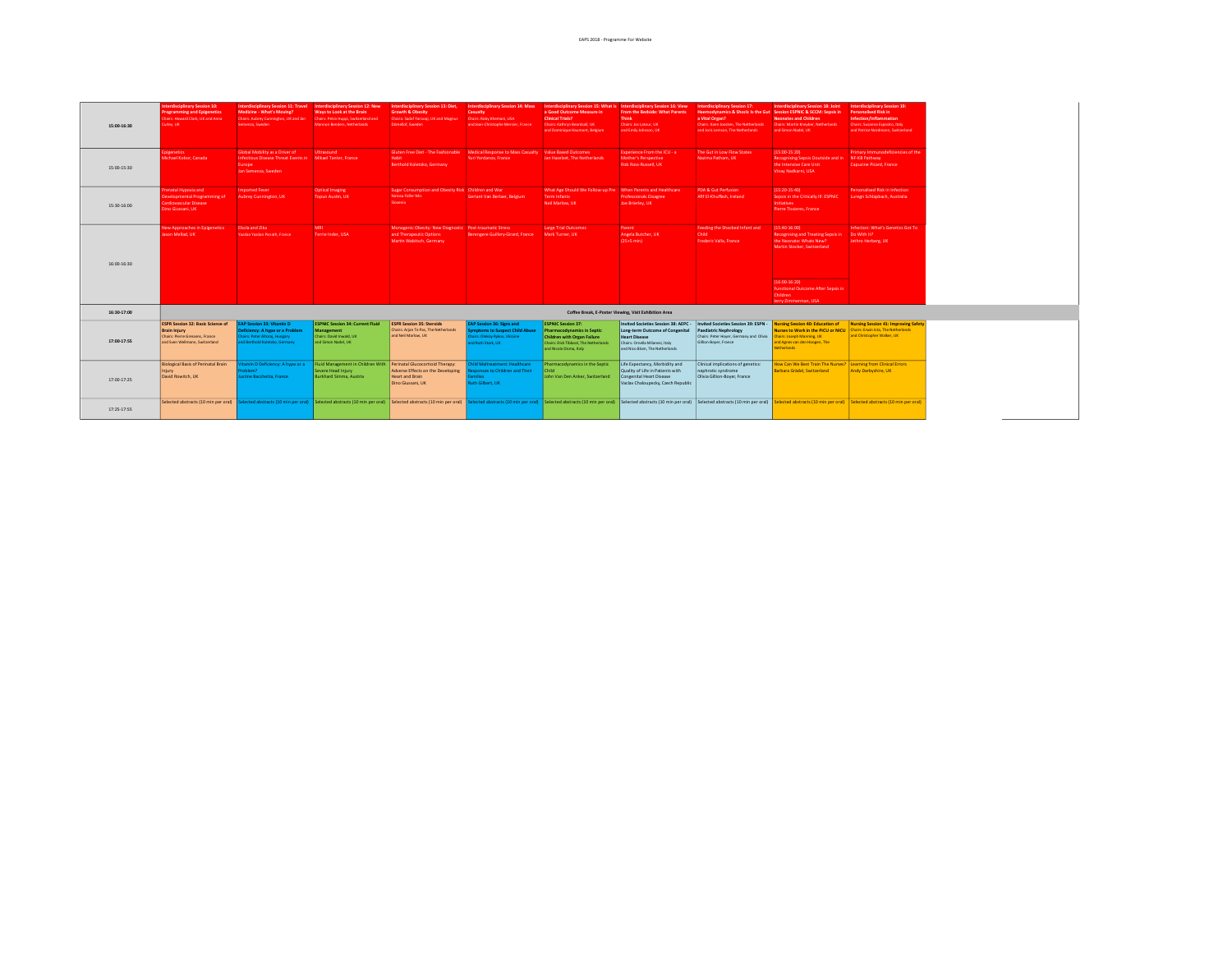| 18:00-19:30 |                                                                                                                                                                                                                                                                                                                                                                                           |                                                                                                                                                                                                                                                                                                                                                                                                                                                                                                                                                                            |                                                                                                                                                                                                                                |                                                                                                                                                                                                        |                                                                                                   |                                                                                                                                                              |                                                                                                                                           |                                                                                                                         | (18:00-19:30)<br><b>ESPNIC Joint Members Meeting</b><br><b>GENERAL ASSEMBLY</b><br>(by invitation only)                                                                                                                          | (18:15.19:45)<br><b>ESPR Business Meeting</b><br>(by invitation only)                                                                                                                                                                          |                                                                                                     |                                                                                         |
|-------------|-------------------------------------------------------------------------------------------------------------------------------------------------------------------------------------------------------------------------------------------------------------------------------------------------------------------------------------------------------------------------------------------|----------------------------------------------------------------------------------------------------------------------------------------------------------------------------------------------------------------------------------------------------------------------------------------------------------------------------------------------------------------------------------------------------------------------------------------------------------------------------------------------------------------------------------------------------------------------------|--------------------------------------------------------------------------------------------------------------------------------------------------------------------------------------------------------------------------------|--------------------------------------------------------------------------------------------------------------------------------------------------------------------------------------------------------|---------------------------------------------------------------------------------------------------|--------------------------------------------------------------------------------------------------------------------------------------------------------------|-------------------------------------------------------------------------------------------------------------------------------------------|-------------------------------------------------------------------------------------------------------------------------|----------------------------------------------------------------------------------------------------------------------------------------------------------------------------------------------------------------------------------|------------------------------------------------------------------------------------------------------------------------------------------------------------------------------------------------------------------------------------------------|-----------------------------------------------------------------------------------------------------|-----------------------------------------------------------------------------------------|
| 20:00-21:30 |                                                                                                                                                                                                                                                                                                                                                                                           |                                                                                                                                                                                                                                                                                                                                                                                                                                                                                                                                                                            |                                                                                                                                                                                                                                |                                                                                                                                                                                                        |                                                                                                   |                                                                                                                                                              |                                                                                                                                           |                                                                                                                         |                                                                                                                                                                                                                                  | (20,00,21,30)<br><b>ESPR Members Meeting "MEET &amp;</b><br>GREET"<br>(by invitation only)                                                                                                                                                     |                                                                                                     |                                                                                         |
|             |                                                                                                                                                                                                                                                                                                                                                                                           |                                                                                                                                                                                                                                                                                                                                                                                                                                                                                                                                                                            |                                                                                                                                                                                                                                |                                                                                                                                                                                                        |                                                                                                   |                                                                                                                                                              |                                                                                                                                           |                                                                                                                         |                                                                                                                                                                                                                                  |                                                                                                                                                                                                                                                |                                                                                                     |                                                                                         |
|             | Amphitheatre Blue                                                                                                                                                                                                                                                                                                                                                                         | Amphitheatre Bordeaux                                                                                                                                                                                                                                                                                                                                                                                                                                                                                                                                                      | <b>Room Maillot</b>                                                                                                                                                                                                            | Room 252AB                                                                                                                                                                                             | <b>Room 342AB</b>                                                                                 | Friday, November 2, 2018<br><b>Room 242AB</b>                                                                                                                | <b>Room 251</b>                                                                                                                           | <b>Room 241</b>                                                                                                         | <b>Room 243</b>                                                                                                                                                                                                                  | <b>Room 253</b>                                                                                                                                                                                                                                | <b>Room 341</b>                                                                                     | Off Program Meetings                                                                    |
|             | ⊝<br><b>Educational Symposium 23 -</b><br><b>ESPNIC: Prognostication on Brain</b><br>Damage<br>Chairs: Burkhard Simma, Austria                                                                                                                                                                                                                                                            | Educational Symposium 24- EAP:<br>Endocrinology<br>Chairs: Peter Altoraj, Hungary<br>and Karoly IIV. The Netherlands                                                                                                                                                                                                                                                                                                                                                                                                                                                       | Educational Symposium 25 - EAP:<br>Common Dilemmas<br>Chairs: Berthold Koletzko, Germany<br>and Tom Stirls, Norway                                                                                                             | o<br>Neonatal High-frequency Oscillatory Minimum Requirements for Safe<br>Ventilation - Invasive, Non-invasive: Transport<br>When How Which? (Chairs: Ramnarayan Padmanabhanm, UK<br>When, How, Which? | Educational Symposium 26- ESPR: Educational Symposium 27- ESPNIC: Educational Symposium 28 - EAP: | $\bullet$<br>Contraction Problems in Primary Care<br>Chairs: Jernej Zavrsnik, Slovenia<br>and Stefano del Torso, Italy                                       | Educational Symposium 29 - ESPR:<br>Neonatal Assessment of the<br>Developing Brain<br>Chairs: Rebeccah Slater, UK<br>and Terri Inder, USA | Educational Symposium 30 -<br><b>ESPNIC: Extracorporeal Renal</b><br>Support in 2018<br>Chair: Pierre Tissieres, France | Educational Symposium 31 - ESPR:<br>Nutritional Supplementation to<br><b>Improve Outcomes</b><br>.<br>hairs: Magnus Domellof, Sweden                                                                                             | Educational Symposium 32 - ESPNIC Educational Symposium 33 - ESPNIC<br>Nursing: Nurse-directed Protocols in Nursing: Recognising Deterioration<br>the PICU/NICU<br>Chairs: Erwin Ista, The Netherlands<br>and Anne-Sylvie Ramelet, Switzerland | In Neonates and Children<br>Chairs: Barbara Gradel, Switzerland<br>and Onno Helder, The Netherlands |                                                                                         |
| 08:00-08:50 | Ind Barney Scholfield, UK                                                                                                                                                                                                                                                                                                                                                                 |                                                                                                                                                                                                                                                                                                                                                                                                                                                                                                                                                                            |                                                                                                                                                                                                                                | Chairs: Kajsa Bohlin, Sweden<br>and Kevin Ives, UK                                                                                                                                                     | and Gilles Jourdain, France                                                                       |                                                                                                                                                              |                                                                                                                                           |                                                                                                                         | and Jean-Claude Fauchere, Switzerland                                                                                                                                                                                            |                                                                                                                                                                                                                                                |                                                                                                     |                                                                                         |
| 08:00-08:25 | MRI for Neurodevelopmental<br>Prognostication in the High-risk<br>Term Infant<br>Manon Benders, Netherlands                                                                                                                                                                                                                                                                               | Early Signs of Puberty - What To Do?<br>Christa Flück, Switzerland                                                                                                                                                                                                                                                                                                                                                                                                                                                                                                         | Microcephaly in Infants: When To<br>Start Investigating and What<br>Dana Craiu, Romania                                                                                                                                        | Invasive HFVO - What Lessons Have Neonatal Transport<br>We Learnt Since UKOS?<br>Anton van Kaam, The Netherlands                                                                                       | Morten Breindahl, Sweden                                                                          | $(08:00-08:50)$<br>Potpourri in Primary Care<br>Corinne Wyder, Switzerland                                                                                   | <b>Functional NIRS</b><br>Sarah Lloyd-Fox, UK                                                                                             | Very-/High Flow CVVH, Cytokines<br>Removal and Co.<br>Pierre Tissieres, France                                          | Iron Supplements, When and For<br>Who?<br>Magnus Domellof, Sweden                                                                                                                                                                | Nurse-led Weaning Ventilation<br>Lyvonne Tume, UK                                                                                                                                                                                              | <b>PEWs and Safer Systems</b><br>Orsola Gabonowski, Italy                                           |                                                                                         |
| 08:25-08:50 | Biomarkers on Brain Damage: What<br>is New?<br>Barney Scholfield, UK                                                                                                                                                                                                                                                                                                                      | The Artificial Pancreas<br><b>Roman Hovorka UK</b>                                                                                                                                                                                                                                                                                                                                                                                                                                                                                                                         | Coeliac Disease - Update on Current<br>Diagnostic Guidelines<br>Matthias Zilbauer, UK                                                                                                                                          | Non-invasive HFOV - Where Are We Paediatric Transport<br>Today?<br>Daniel de Luca, France                                                                                                              | Padaman Ramparayan TIK                                                                            | ЮI                                                                                                                                                           | <b>Functional MRI</b><br>Terri Inder USA<br>$(20+5 min)$                                                                                  | <b>Targeting Antibodies</b><br>Neutralisation/absorption<br>Stuart Goldstein, USA                                       | luman Milk Fortification: An<br>Update Based on Proofs<br><b>Christopher Fusch, Germany</b>                                                                                                                                      | Nurse-led Sedation Titration<br>Etienne Javouhey, France                                                                                                                                                                                       | Early Warning Scores in Neonates<br>Who?<br>Agnes Van Den Hoogen, The<br>Netherlands                |                                                                                         |
| 08:50-09:00 |                                                                                                                                                                                                                                                                                                                                                                                           |                                                                                                                                                                                                                                                                                                                                                                                                                                                                                                                                                                            |                                                                                                                                                                                                                                | $ \mathbf{\Theta} $                                                                                                                                                                                    |                                                                                                   |                                                                                                                                                              | Short break                                                                                                                               |                                                                                                                         |                                                                                                                                                                                                                                  |                                                                                                                                                                                                                                                |                                                                                                     |                                                                                         |
| 09:00-10:00 | <b>ESPR Young Investigators</b><br><b>AP Young Investigators</b><br><b>ESPNIC Young Investigators</b><br>esentations<br>Presentations<br>Chairs: Charles Roehr, UK<br><b>Presentations</b><br>.<br>s: Adamos Hadjipanayis, Cyprus<br>.<br>hairs: Martin Kneyber, Netherlands<br>f Tom Stiris, Norway<br>and Sven Wellmann, Switzerland<br>and Simon Nadel, UK                             |                                                                                                                                                                                                                                                                                                                                                                                                                                                                                                                                                                            |                                                                                                                                                                                                                                |                                                                                                                                                                                                        |                                                                                                   |                                                                                                                                                              |                                                                                                                                           |                                                                                                                         |                                                                                                                                                                                                                                  |                                                                                                                                                                                                                                                |                                                                                                     |                                                                                         |
| 10:00-11:00 | Coffee Break, E-Poster Viewing, Visit Exhibition Area<br>ESPNIC Session 46: 2018 Updates in ESPR Session 47: Before We Were<br>Invited Societies Session 48: ESPE - Invited Societies Session 49: EUSEM Invited Societies Session 50: ESPA - Invited Societies Session 51: ESPN - ESPNIC Session 52: Off Label<br><b>ESPNIC Session 43: New Approaches ESPR Session 44: New Synthetic</b> |                                                                                                                                                                                                                                                                                                                                                                                                                                                                                                                                                                            |                                                                                                                                                                                                                                |                                                                                                                                                                                                        |                                                                                                   |                                                                                                                                                              |                                                                                                                                           |                                                                                                                         |                                                                                                                                                                                                                                  |                                                                                                                                                                                                                                                |                                                                                                     |                                                                                         |
| 11:00-12:20 | <b>AP Session 42: Vaccine:</b><br>irs: Vana Papaevangelou, G<br>1i Grossman, Israel                                                                                                                                                                                                                                                                                                       | in Neuro Critical Care Medicine<br>Thairs: Barney Scholfield, UK and Tarek<br>Sharshar, France                                                                                                                                                                                                                                                                                                                                                                                                                                                                             | Surfactant - From Bench to Bedside<br>Chairs: Kajsa Bohlin, Sweden<br>and Howard Clark, UK                                                                                                                                     | AP Session 45: Haematology<br>ncology<br>Iairs: Annie Harroche, France<br>d Jean-Christophe Mercier, France                                                                                            | <b>CRRT</b><br><b>Chair: Pierre Tissieres, France</b>                                             | Born<br>Chairs: Axel Heep, UK and Ursula<br>Felderhoff, Germany                                                                                              | <b>Management of Endocrine Problem</b><br>Chairs: Bertrand Jacques, France<br>and Klaus Mohnike, Germany                                  | - Pain Management in the<br>Paediatric Patient<br>Chairs: Luigi Titomanlio, France and<br>Rebeccah Slater, UK           | <b>Paediatric and Neonatal Airway</b><br>Chairs: Peter Rimensberger, Switzerland<br>and Vinay Nadkarni, USA                                                                                                                      | Environmental Risks<br>Chairs: Justine Bacchetta, France<br>and Michel Tsimaratos, France                                                                                                                                                      | Pharmacotherapy<br>Chairs: Marek Migdal, Poland<br>and John Van den Anker, USA                      |                                                                                         |
| 11:00-11:25 | ow Do We Handle Anti-vaccinists<br>a Odone, Italy                                                                                                                                                                                                                                                                                                                                         | Regenerative Therapy in Acute<br>rology<br>Tarek Sharshar, France                                                                                                                                                                                                                                                                                                                                                                                                                                                                                                          | Synthetic Surfactant from the Bench<br>Jesus Perez Gil, Spain                                                                                                                                                                  | hen to Investigate a Child for<br>eeding Disorders<br>nnie Harroche, France                                                                                                                            | Drug Induced AKI and NINJA<br>uart Goldstein, USA                                                 | Advances in Fetal Surgery<br>lan Deprest, Belgium                                                                                                            | Neonatal Hypoglycaemia<br>Klaus Mohnike, Germany                                                                                          | Safety in Procedural Sedation<br>Itai Shavit, Israel                                                                    | Functional Anatomy of the Upper<br>irways in Neonates and Children<br>Nada Sabourdin, France                                                                                                                                     | Obesity, Kidney and Cardiovascular Is Off-label Equivalent to Off-<br>Disease<br>Jerome Harambat, France                                                                                                                                       | <b>Dick Tibboel, The Netherlands</b>                                                                |                                                                                         |
| 11:25-11:50 | .<br>Ruenza in Children<br>Inna Nohynek, Finland                                                                                                                                                                                                                                                                                                                                          | Treatment of Infantile-onset Spinal<br>Muscular Dystrophy: New Hopes?<br>aura Vandenbrande, France                                                                                                                                                                                                                                                                                                                                                                                                                                                                         | Synthetic Surfactant - New Results<br>from Clinical Trials<br>David Sweet, UK                                                                                                                                                  | mps and Bumps, Which Ones To Strategies to Optimise CRRT in<br>estigate<br>artin Thieler, Switzerland                                                                                                  | Children<br>Zaccaria Ricci, Italy                                                                 | MR Imaging of the Fetal Brain in<br>Utero<br>Paul Griffiths, UK                                                                                              | Congenital Adrenal Hyperplasia<br>Nils Krone, UK                                                                                          | to Scan<br>Luigi Titomanlio, France                                                                                     | Headache at the ER: to Scan or Not   Difficult Intubation Algorithms: An   Non-drug Induced Nephrotoxicity<br>Update<br>Nicola Disma, UK                                                                                         | Justine Bacchetta, France                                                                                                                                                                                                                      | Off-label Pharmacology in the PICU<br>Marek Migdal, Poland                                          | 10:00-14:00)<br><b>EAP Executive Commit</b><br>(by invitation only)<br>EAP Meeting Room |
| 11:50-12:20 |                                                                                                                                                                                                                                                                                                                                                                                           |                                                                                                                                                                                                                                                                                                                                                                                                                                                                                                                                                                            | ected abstracts (10 min per oral) Selected abstracts (10 min per oral) Selected abstracts (10 min per oral) Selected abstracts (10 min per oral) Selected abstracts (10 min per oral) Selected abstracts (10 min per oral) Sel |                                                                                                                                                                                                        |                                                                                                   |                                                                                                                                                              |                                                                                                                                           |                                                                                                                         |                                                                                                                                                                                                                                  |                                                                                                                                                                                                                                                |                                                                                                     |                                                                                         |
| 12:20-12:30 |                                                                                                                                                                                                                                                                                                                                                                                           |                                                                                                                                                                                                                                                                                                                                                                                                                                                                                                                                                                            |                                                                                                                                                                                                                                |                                                                                                                                                                                                        |                                                                                                   | Short break                                                                                                                                                  |                                                                                                                                           |                                                                                                                         |                                                                                                                                                                                                                                  |                                                                                                                                                                                                                                                |                                                                                                     |                                                                                         |
|             |                                                                                                                                                                                                                                                                                                                                                                                           |                                                                                                                                                                                                                                                                                                                                                                                                                                                                                                                                                                            |                                                                                                                                                                                                                                | Short Oral Session 15: Lung /<br>Chairs: Daniele de Luca, France<br>and Martin Kneyber, The Netherlands                                                                                                |                                                                                                   |                                                                                                                                                              |                                                                                                                                           |                                                                                                                         | Charlot de Macellaneous Sout Dati Faction 17. Primary cars   Dent Out District Librarians Dent Out Dati Dati De<br>Charlot Dati Dati District Dati District Dati District Dati District District Dati District Dati District Dat | Short Oral Session 21: Neonatal<br>Pulmonology<br>Chairs: Karel Allegaart, Belgium<br>and David Sweet, Ireland                                                                                                                                 |                                                                                                     |                                                                                         |
| 12:30-13:30 |                                                                                                                                                                                                                                                                                                                                                                                           |                                                                                                                                                                                                                                                                                                                                                                                                                                                                                                                                                                            |                                                                                                                                                                                                                                |                                                                                                                                                                                                        |                                                                                                   |                                                                                                                                                              | ions 17-24 taking place between 12:30-13:30 at the E-Poster Area in the Exhib                                                             | tion Area                                                                                                               |                                                                                                                                                                                                                                  |                                                                                                                                                                                                                                                |                                                                                                     |                                                                                         |
|             |                                                                                                                                                                                                                                                                                                                                                                                           | on Session 17: Neurology 01   Chair: Gorm Greisen, Denmark - Station 01<br>sion Session 18: Neurology 02   Chair: Reinis Balmaks, Latvia - Station 02<br>on Session 19: Hospital Management and Quality   Chair: Anna Zanin, Italy - Station 03<br>ilon Session 20: Neonatal Infectious Diseases   Chair: Anne Change, Australia - Station 04<br>ilon Session 21: Neonatal Transition and Resuscitation   Chair: Morten Breindahl, Sweden<br>ilon Session 22: Circulation   Chair: Sami<br>n Session 23: Acute Illness   Chair: Ana Margarida Neves, Portugal - Station 07 |                                                                                                                                                                                                                                |                                                                                                                                                                                                        |                                                                                                   |                                                                                                                                                              |                                                                                                                                           |                                                                                                                         |                                                                                                                                                                                                                                  |                                                                                                                                                                                                                                                |                                                                                                     |                                                                                         |
|             |                                                                                                                                                                                                                                                                                                                                                                                           |                                                                                                                                                                                                                                                                                                                                                                                                                                                                                                                                                                            |                                                                                                                                                                                                                                |                                                                                                                                                                                                        |                                                                                                   |                                                                                                                                                              | Break, E-Poster Viewing, Visit Exhibition                                                                                                 |                                                                                                                         | (13:45-14:45)                                                                                                                                                                                                                    |                                                                                                                                                                                                                                                |                                                                                                     |                                                                                         |
| 13:30-15:00 |                                                                                                                                                                                                                                                                                                                                                                                           |                                                                                                                                                                                                                                                                                                                                                                                                                                                                                                                                                                            |                                                                                                                                                                                                                                |                                                                                                                                                                                                        |                                                                                                   |                                                                                                                                                              | $(13:45-14:45)$<br>I <mark>ndustry Symposium IV</mark><br>Inot included in main event<br>ME/CPD credit)                                   |                                                                                                                         | Meet the Expert Industry Session V<br>not included in main even<br>CME/CPD credit)                                                                                                                                               |                                                                                                                                                                                                                                                |                                                                                                     |                                                                                         |
| 15:00-16:30 | <b>Jarming &amp; Pollution: What's Hot?</b>                                                                                                                                                                                                                                                                                                                                               | Younger & Older: Ethical Issues at<br>the Start and End of Life<br>Chairs: Tom Nakagawa, USA<br>and Robert Ross-Russell, UK                                                                                                                                                                                                                                                                                                                                                                                                                                                | Biomarkers<br>Chairs: Roberta Cilio, USA                                                                                                                                                                                       | <b>Refugee Children</b><br>Chairs: Edward Hadilha                                                                                                                                                      | Health<br>Chairs: Dana Craiu, Romania                                                             | Interdisciplinary Session 25:<br><b>Preventing Cardiac Arrest and</b><br>Resuscitation<br>Chairs: Aparra Hoskote, UK<br>and Alberto Medina Villanueva, Spain | rdisciplinary Se<br>Interdisciplinary Session 2<br>Recurrent Fever<br>Chairs: Luregn Schlapbach, A<br>Anne Chang, Australia               | Late Breaking Orals 01<br>Chairs: Simon Nadel, UK<br>and Jean-Christoph Mercier, France                                 | Late Breaking Orals 02<br>Chairs: Charles-Christoph Roehr, UK<br>and Tom Stiris, Norway                                                                                                                                          |                                                                                                                                                                                                                                                |                                                                                                     |                                                                                         |
| 15:00-15:30 | llution<br>ssa Brugha, UK                                                                                                                                                                                                                                                                                                                                                                 | <b>Decision Making</b><br>oe Brierley, UK                                                                                                                                                                                                                                                                                                                                                                                                                                                                                                                                  | <b>Diagnosis of Childhood Febrile</b><br>Illness using RNA Signatures<br>Jethro Herberg, UK                                                                                                                                    | Refugee Children: The Nental Health Genetics of Autism<br>Effects of Living in Transit Thomas Bourgeron, France<br>Danal Papadatou, Greece                                                             |                                                                                                   | Preventing in Hospital Cardiac Arrest Fever in ICU<br>Orsola Gabonowski, Italy Luregn Schlapba                                                               | Luregn Schlapbach, Australia                                                                                                              |                                                                                                                         |                                                                                                                                                                                                                                  |                                                                                                                                                                                                                                                |                                                                                                     |                                                                                         |
| 15:30-16:00 | nate Change and Vector<br>rases in Europe<br>Semenza, Sweden                                                                                                                                                                                                                                                                                                                              | When to Start and When to Stop<br><b>Jeonatal Resusciation</b><br>Dominic Wilkinson, UK                                                                                                                                                                                                                                                                                                                                                                                                                                                                                    | Progress in the Field of<br>.<br>diatric Biomarkers<br>Allen D Everett, USA                                                                                                                                                    | Should We Screen Migrants at The Child and Adolescent Mental Health<br>Borders<br>Vana Papaevangelou, Greece                                                                                           | Following Preterm Birth<br>Samantha Johnson, UK                                                   | How Do We Educate Regarding CPR Non-Infectious Fevers<br>Hospitals?<br>Eduardo da Cruz, USA                                                                  | <b>Briggite Bader-Meunier, France</b>                                                                                                     |                                                                                                                         |                                                                                                                                                                                                                                  |                                                                                                                                                                                                                                                |                                                                                                     |                                                                                         |
| 16:00-16:30 | bal Climate Change and<br>ildren's Health<br>ome Paulson, USA                                                                                                                                                                                                                                                                                                                             | Ethical Issues Around Palliative Care   Use and Abuse of Antibiotics for<br><b>Richard Hain, UK</b>                                                                                                                                                                                                                                                                                                                                                                                                                                                                        | Neonatal Early-onset Sepsis - The<br>Role of Biomarkers<br>Martin Stocker, Switzerland                                                                                                                                         | The Isolated Minor<br><b>Ruth Stark, UK</b>                                                                                                                                                            | Child Abuse and Adult Psychiatric<br>Disorders<br>Bruno Etain, France                             | <b>Parental Presence During</b><br>Resuscitation<br>Jos Latour, UK                                                                                           | Periodic Fevers<br>Zachi Grossman, Israel                                                                                                 |                                                                                                                         |                                                                                                                                                                                                                                  |                                                                                                                                                                                                                                                |                                                                                                     |                                                                                         |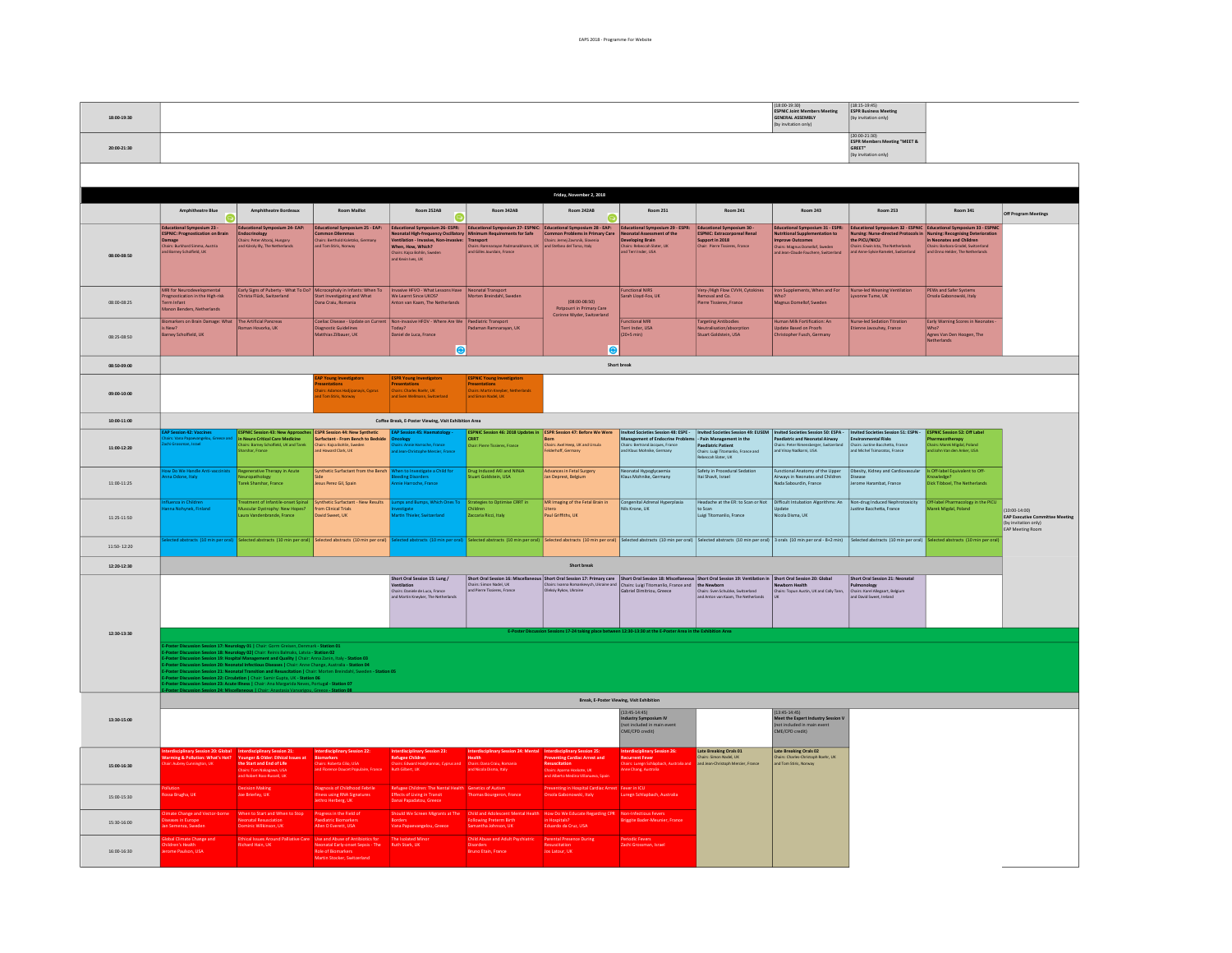| 16:30-17:00 |                                                                                                                                                             |                                                                                     |                                                                                             |                                                                                                                                                                                                                           |                                                                                           |                                                                                                                          | Coffee Break, E-Poster Viewing, Visit Exhibition                                                                                                                                                        |                                                                                                                                                              |                                                                                                       |                                                                                                                                                                    |                                                                                                                                                                                                                                |
|-------------|-------------------------------------------------------------------------------------------------------------------------------------------------------------|-------------------------------------------------------------------------------------|---------------------------------------------------------------------------------------------|---------------------------------------------------------------------------------------------------------------------------------------------------------------------------------------------------------------------------|-------------------------------------------------------------------------------------------|--------------------------------------------------------------------------------------------------------------------------|---------------------------------------------------------------------------------------------------------------------------------------------------------------------------------------------------------|--------------------------------------------------------------------------------------------------------------------------------------------------------------|-------------------------------------------------------------------------------------------------------|--------------------------------------------------------------------------------------------------------------------------------------------------------------------|--------------------------------------------------------------------------------------------------------------------------------------------------------------------------------------------------------------------------------|
| 17:00-17:55 | <b>EAP Session 53: What Can we Learn ESPR Session 54: Neonatal Pain</b><br>from Microbioma?<br>Chairs: Ivanna Romankevych, Ukraine<br>ind Nazima Pathan, UK | Treatment<br>Chairs: Gorm Greisen, Denmark<br>and Jean-Claude Fauchere, Switzerland | <b>ESPNIC Session 55: Back to the</b><br>Ventilator<br>and Alberto Medina Villanueva, Spain | <b>EAP Session 56: Heart Diseases in</b><br><b>Primary Care</b><br>Chairs: Peter Rimensberger, Switzerland   Chairs: Stefano del Torso, Italy and Willem   Chairs: Sinno Simons, The Netherlands<br>de Boode, Netherlands | <b>ESPR Session 57: New Neonatal</b><br>and Evelyne Jacqz-Aigrain, France                 | <b>ESPNIC Session 58: Acute Kidney</b><br>Injury after Cardio-pulmonary<br><b>Bypass</b><br>Chair: Stuart Goldstein, USA | Invited Societies Session 59: Société   Invited Societies Session 60: EAPC -<br>Française de Pédiatrie - Gene<br>Therapy<br>Chairs: Lenneke Schrier, Netherlands and UK<br>Mieke Kerstiens, Netherlands | <b>Redirecting Neonatal Care</b><br>Chairs: Richard Hain, UK and Finella Craig. Chairs: Frederic Valla, France                                               | Invited Societies Session 61:<br><b>ESPGHAN - Parenteral Nutrition</b><br>and Magnus Domellof, Sweden | Nursing Session 62: Reducing Ulcers Nursing Session 63: PICU Ethical<br>in the PICU and NICU<br>Chairs: Anne-Sylvie Ramelet, Switzerland<br>and Joseph Manning, UK | <b>Issues for Nurses</b><br>Chairs: Andy Darbyshire, UK and and Julie<br>Menzies, UK                                                                                                                                           |
| 17:00-17:25 | Role of Epigenetics in the Cross Talk   Brain Activity as a Measure of<br>Between the Human Intestinal<br>pithelium and Gut Microbiome<br>Matt Zilbauer, UK | Analgesia in Infants<br>Rebeccah Slater, UK<br>$(20+5 \text{ min})$                 | Ventilator Taxonomy: More Than<br>Just Semantics<br>Alberto Medina Villaneuva, Spain        | When and How to Suspect a<br><b>Congenital Heart Disease</b><br><b>Ilona Narayen, The Netherlands</b>                                                                                                                     | Development of New Drugs for<br>Pulmonary Hypertension<br>John van den Anker, Switzerland | Why Do We Care, How Do We<br>Diagnose It and What Do We Do<br>About It?<br>Stuart Goldstein, USA                         | Gene Therapy in Congenital<br>Immune Deficiencies and<br><b>Haematological Diseases</b><br>Alessandra Magnani, France                                                                                   | An Uncertain Future? Counselling<br>and Decision Making Around<br>Treatment Withdrawal for Newborn Frank Jochum, Germany<br>Infants<br>Dominic Wilkinson, UK | Approach to Parenteral Nutrition in <b>Optimal Assessment Tools and</b><br>Critically III Children    | Interventions<br><b>Erwin Ista. The Netherlands</b>                                                                                                                | Coping with Futility in the PICU<br>Jos Latour, UK                                                                                                                                                                             |
| 17:25-17:55 |                                                                                                                                                             |                                                                                     |                                                                                             |                                                                                                                                                                                                                           |                                                                                           |                                                                                                                          |                                                                                                                                                                                                         |                                                                                                                                                              |                                                                                                       |                                                                                                                                                                    | elected abstracts [10 min per oral] Selected abstracts [10 min per oral] Selected abstracts [10 min per oral] Selected abstracts [10 min per oral] Selected abstracts [10 min per oral] Selected abstracts [10 min per oral] S |
| 17:55-18:00 | Short break                                                                                                                                                 |                                                                                     |                                                                                             |                                                                                                                                                                                                                           |                                                                                           |                                                                                                                          |                                                                                                                                                                                                         |                                                                                                                                                              |                                                                                                       |                                                                                                                                                                    |                                                                                                                                                                                                                                |
| 18:00-19:00 |                                                                                                                                                             |                                                                                     |                                                                                             | The Bengt Robertson Award<br>Chairs: Charles-Christoph Roehr, UK<br>and Anton van Kaam, Netherlands                                                                                                                       |                                                                                           |                                                                                                                          |                                                                                                                                                                                                         |                                                                                                                                                              |                                                                                                       |                                                                                                                                                                    |                                                                                                                                                                                                                                |
| 18:00-18:45 |                                                                                                                                                             |                                                                                     |                                                                                             | Delivery Room Care: Is It Evidence<br>Roger Soll, USA                                                                                                                                                                     |                                                                                           |                                                                                                                          |                                                                                                                                                                                                         |                                                                                                                                                              |                                                                                                       |                                                                                                                                                                    |                                                                                                                                                                                                                                |
| 18:45-19:00 |                                                                                                                                                             |                                                                                     |                                                                                             | <b>BR Awardee</b>                                                                                                                                                                                                         |                                                                                           |                                                                                                                          |                                                                                                                                                                                                         |                                                                                                                                                              |                                                                                                       |                                                                                                                                                                    |                                                                                                                                                                                                                                |